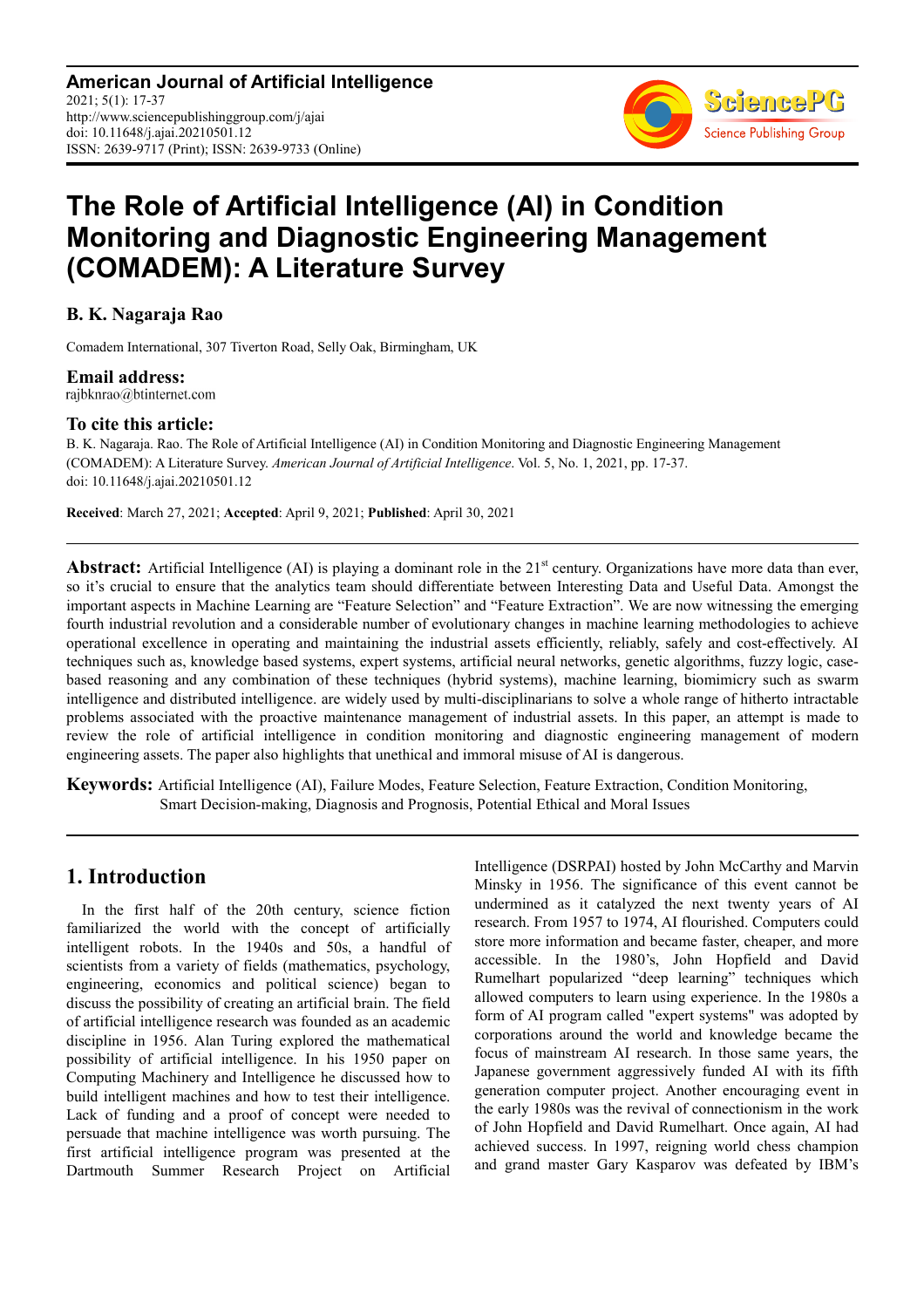Deep Blue, a chess playing computer program. In the same year, speech recognition software, developed by Dragon Systems, was implemented on Windows. Now artificial intelligence is everywhere. We now live in the age of "big data". Today's digital transformation, also termed "the 4th industrial revolution" is data-driven. It is not about the transition from paper-written reports to pdfs, but the ability to capture and utilize vast amounts of data generated in a business context. Tomorrow's winners are said to be those that the most valuable data and know-how to capitalize on it. This area is exploding with advancements in sensor technology and IoT connectivity, enabling data generation and data capture from any device. Any digital interaction and transaction, from website interactions machinery sensor measurement, can be captured and monetized if it is placed in the right business context, solving some real business problems. Identifying, exploring, and solving such problems with data have resulted in the birth of discipline of Data Science. Artificial intelligence is now widely used in many applications such as Internet–of–things, cyber-physical systems, intelligent transportation systems, smart vehicles, big data analytics, understanding complex networks, neural networks, fuzzy systems, neuro-fuzzy systems, deep learning, real world applications, self-organizing, emerging or bioinspired systems, global optimization, meta-heuristics and their applications, evolutionary algorithms, swarm intelligence, nature and biologically inspired meta-heuristics, etc.

## **2. COMADEM – A Brief History**

The philosophy of Condition Monitoring and Diagnostic Engineering Management (COMADEM) is based on "Prevention is better than Cure" and "Any quick-fix solutions are dangerous". There are two kinds of assets; (a) physical assets and (b) human assets. All assets are subjected to lifecyclic processes involving creation, sustenance and destruction. The moment an asset is created, seeds of nanofailures are automatically embedded which, over a period of time will be triggered by various means during the design, manufacturing, storage, maintenance, operational and disposal stages. Failures can be classified under the following headings: mechanical failures, structural failures, electrical/electronic failures, electro-mechanical failures, radiation related failures, human factors related failures, tribological failures, hydraulic/pneumatic failures, metallurgical failures, chemical failures, corrosion failures, meteorological failures, maintenance related failures. By proactively monitoring the performance of the assets throughout its useful life-cycle, it is possible to effectively diagnose the root cause failure modes and prevent the costly major system downtime to absolute minimum.

Back in 1980s very little attention was given to the proactive maintenance management of industrial assets. Many industries, academic institutions and professional bodies widely believed and practiced the reactive philosophy "Fix it when it breaks down". Improper maintenance was

costing the industries billions of pounds each year. It was during this time, the idea of discovering, generating and disseminating the interdisciplinary-based knowledge of proactive maintenance management was conceived. This was the birth of the multi-disciplinary and proactive philosophy of Condition Monitoring And Diagnostic Engineering Management (COMADEM). Since 1988, the philosophy of COMADEM is disseminated by hosting annual international congresses and exhibitions in many parts of the world. The 33rd International Congress and Exhibition on COMADEM will be hosted by the Lulea University of Technology in Sweden in October 2021.

Proactively diagnosing, prognosing and managing the root cause failure modes of modern industrial assets remain the greatest challenge. COMADEM provide a common platform where industrial and academic researchers from many disciplines actively participate in a friendly environment to contribute and share the latest diagnostic and prognostic knowledge and wisdom to reduce systems failure to absolute minimum with long-term maximum safety, cost benefit and reliability. By implementing this proactive philosophy, many companies have reaped benefits by minimizing the downtime, cost of repairs, and optimizing design of future systems. COMADEM is now widely recognized by many world-class universities, research and development organizations and industries as a cost-effective proactive management multi discipline in its own right.

### **3. Artificial Intelligence Techniques Employed in COMADEM**

Smart systems and artificial intelligence are playing an ever-increasing role in maintaining our industrial engineering assets. Modern engineering systems are highly sophisticated and complex in nature. Operating and maintaining these systems reliably, safely and cost-effectively poses a number of challenging problems. Proactively monitoring various critical performance parameters, diagnosing/prognosing the root cause failures involves up to date knowledge and decision making skills. AI is not one universal technology, it is rather an umbrella term that includes multiple technologies such as machine learning, compressive sampling, learning algorithms, classification algorithms, reasoning, IoT, Industry 4.0, computer vision and natural language processing (NLP) to allow for a more intricate and comprehensive approach to the design, production and optimization of assembly and production components. The broadness of the technology portfolio, its rapid pace of change, and the increasing power of the proposed solutions leverages computer-aided design and manufacturing, sensing systems, data and physics based models, fault prediction and diagnosis, and data visualization to create a virtual asset management toolbox. Artificial Intelligence technologies have the potential to assist engineering industry to achieve disruptive transformations both in performance and in value generation. Artificial Intelligence is used to describe machines that mimic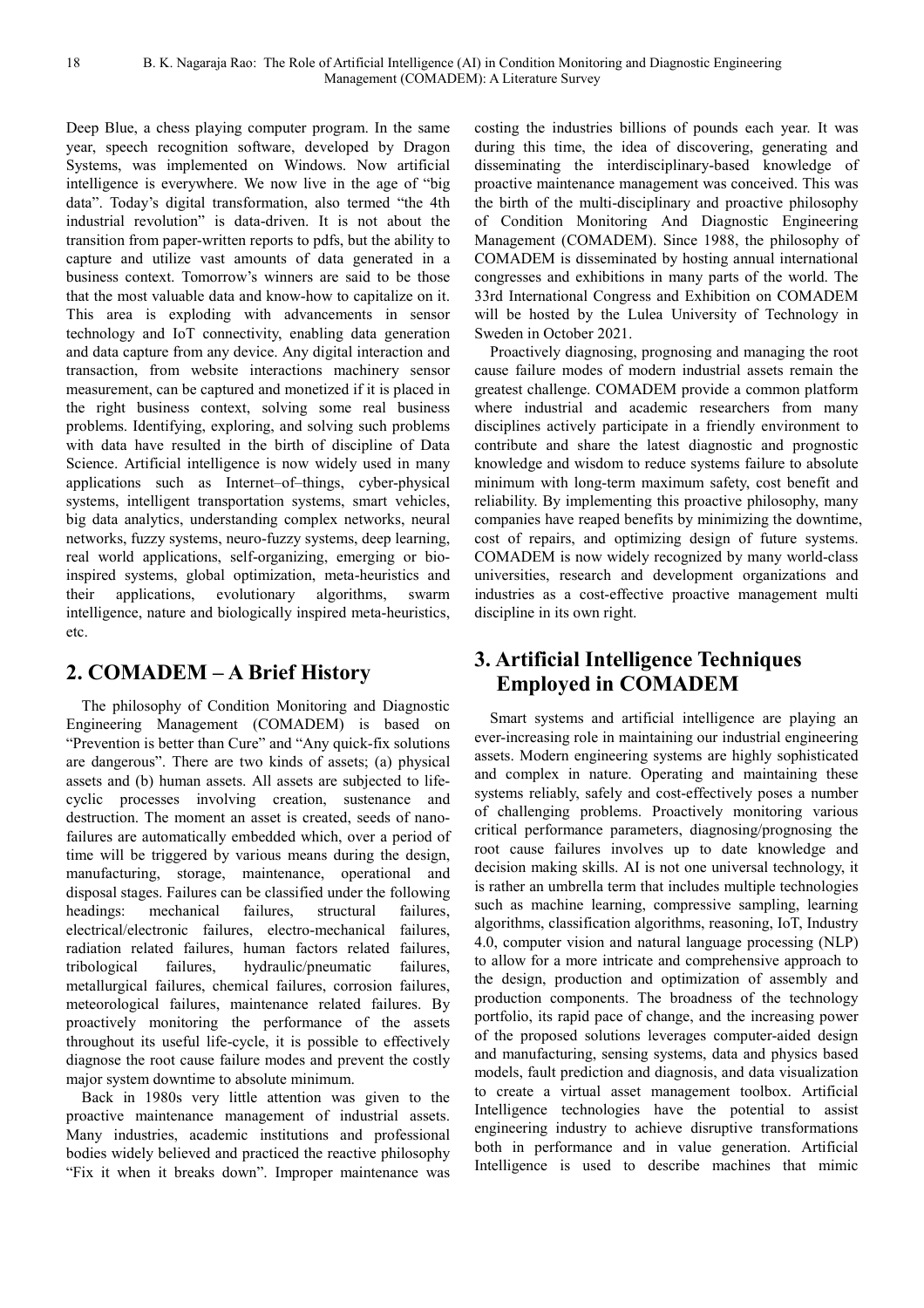"cognitive" functions that humans associate with other human minds, such as "learning" and "problem solving". With better availability of information, operators and plant controllers can make improved decisions, accelerate human/operators learning, enable the human workforce to be more effective and efficient as well as more creative, reduce human involvement in physical tasks in dangerous working environments, improve the operators' working conditions by simplification of human-machine interface with complex processes and transfer and formalize operators' knowledge and best practices.

In the following some of the AI techniques employed in the proactive discipline of COMADEM is briefly discussed.

(a) Knowledge-based Systems: A knowledge-based system (KBS) is a form of artificial intelligence (AI) that aims to capture the knowledge of human experts to support decision-making. Examples of knowledge-based systems include expert systems, which are so called because of their reliance on human expertise. The typical architecture of a knowledge-based system, which informs its problem-solving method, includes a knowledge base and an inference engine. The knowledge base contains a collection of information in a given field medical diagnosis, for example. The inference engine deduces insights from the information housed in the knowledge base. Knowledge-based systems also include an interface through which users query the system and interact with it. Over the years, knowledge-based systems have been developed for a number of applications including industrial equipment fault diagnosis. Daniel Dennett, a philosopher and cognitive scientist, in his 2017 book, From Bacteria to Bach and Back, cited a strategy shift from early AI, characterized by "top-down-organized, bureaucratically efficient know-it-all" systems to systems that harness Big Data and "statistical pattern-finding techniques" such as data-mining and deep learning in a more bottom-up approach. Examples of AI following the latter approach include neural network systems, a type of deep-learning technology that concentrates on signal processing and pattern recognition problems such as facial recognition. The topics that are covered include (a) Big data techniques and methodologies, data-driven information systems, and knowledge acquisition, (b) Cognitive interaction and intelligent human interfaces, (c) Recommender systems and E-service personalization, (d) Intelligent decision support systems, prediction systems and warning systems, (e) Computational and artificial intelligence based systems and uncertain information processes, (f) Swarm intelligence and evolutionary computing, (g) Knowledge engineering, machine learning-based systems and web semantics. Fault classification and evaluation is a complex logical process that requires intelligent decision making techniques. Therefore, knowledge based methods are of great importance in fault diagnosis and expert systems have so far been applied successfully for fault diagnosis (Frank [29]). A number of KBS were used for maintenance and fault diagnosis. A survey on the use of KBS for failure diagnosis before 1993 can be found in (Rowland [76]). Arslan et al.. [1] reported the use of an expert system for failure diagnosis for printed circuit boards. The KBS exploits functional test data, which is output from automatic test equipment which is used to test every board subsequent to manufacture. Fujikawa and Ishii [30] use a KBS to identify the causes of various manufacturing defects in hot forging and suggest remedies. For maintenance, several systems have been developed to tackle specific industrial applications. For example Clark et al [17] developed a knowledge-based system to optimize the building management maintenance and Batanov et al [7] developed EXPERT-MM: a KBS for maintenance management for a large manufacturing company. A more general approach based on knowledge-based reasoning was adopted by Kobacy et al [50] and Zhang and Jardine(1997). Kobacy et al [50] developed IMOS, a prototype intelligent maintenance optimization system aimed at developing and enhancement of preventive maintenance routines for large and complex industrial systems. IMOS has a rule base for selecting an appropriate model for application based on identification of maintenance data pattern. Zhang and Jardine [99] proposed a similar smart system for dataanalysis models and optimizing replacement. Shu-Hsien Liao [78] surveys and classifies KM technologies using the seven categories as: KM framework, knowledge-based systems, data mining, information and communication technology, artificial intelligence/expert systems, database technology, and modelling, together with their applications for different research and problem domains. Some discussion is presented, indicating future development for knowledge management technologies and applications as the followings: (1) KM technologies tend to develop towards expert orientation, and KM applications development is a problem-oriented domain. (2) Different social studies methodologies, such as statistical method, are suggested to implement in KM as another kind of technology. (3) Integration of qualitative and quantitative methods, and integration of KM technologies studies may broaden our horizon on this subject. (4) The ability to continually change and obtain new understanding is the power of KM technologies and will be the application of future works. Rene Peinl [75] highlights those disruptions by discussing three recent trends in the IT sector (namely DevOps, Internet of Things and deep learning, which all have dedicated tracks at e.g. Cloud Expo 2017) and explaining the implications when transferring the insights from IT to Knowledge Workers (KWs) in general. The goal is to create a better understanding of the future of knowledge management by using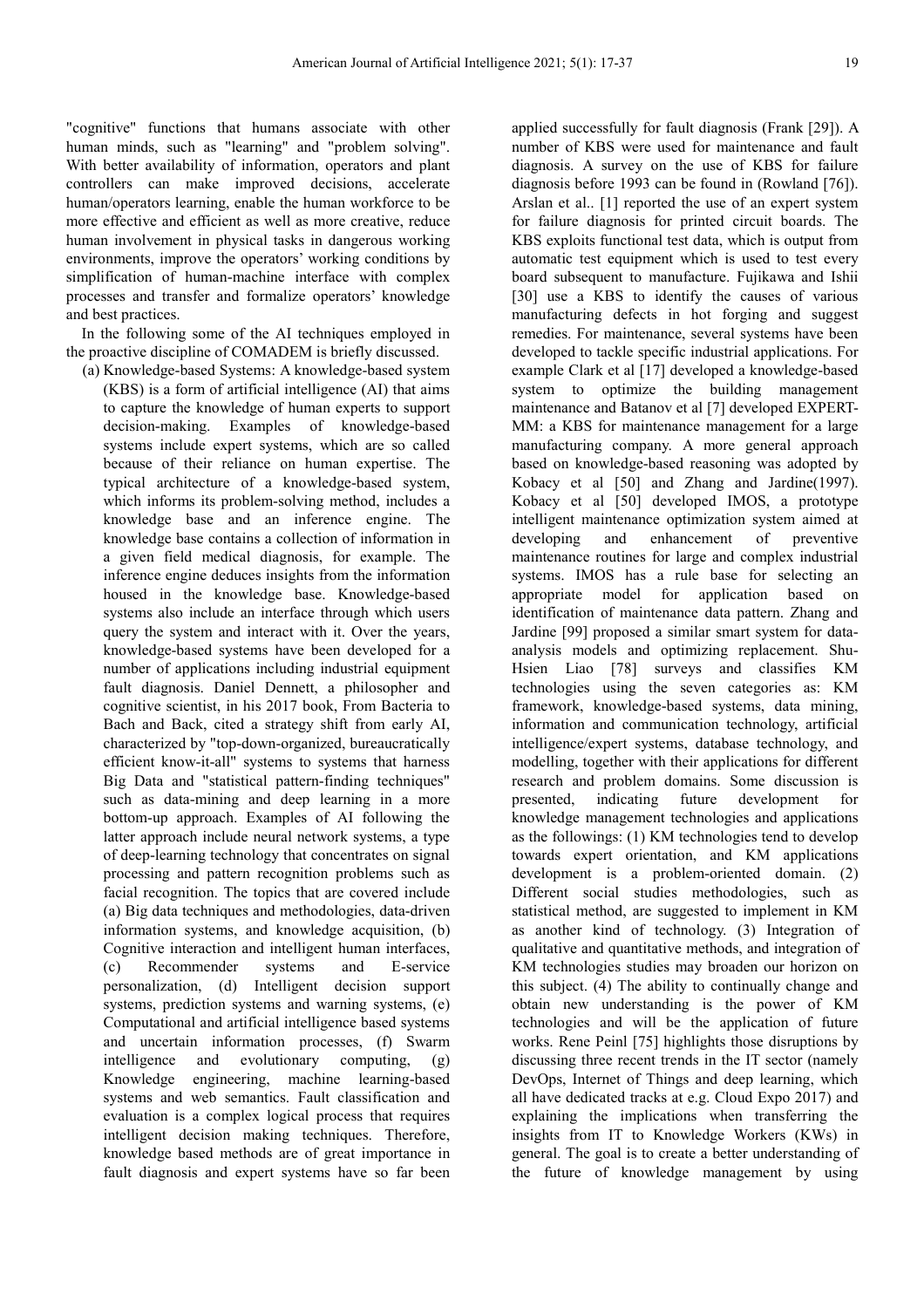inductive reasoning to infer recommended actions for KWs in general from insights from IT industry. Yang Lu [98] conducts a comprehensive review on Industry 4.0 and presents an overview of the content, scope, and findings of Industry 4.0 by examining the existing literatures in all of the databases within the Web of Science. Altogether, 88 papers related to Industry 4.0 are grouped into five research categories and reviewed. In addition, this paper outlines the critical issue of the interoperability of Industry 4.0, and proposes a conceptual framework of interoperability regarding Industry 4.0. Challenges and trends for future research on Industry 4.0 are discussed.

(b) Artificial Neural Networks: Artificial Neural networks (ANNs) are a set of algorithms, modelled loosely after the human brain, that are designed to recognize patterns. They interpret sensory data through a kind of machine perception, labelling or clustering raw input. Neural networks help to cluster and classify. The three major learning paradigms are supervised learning, unsupervised learning and reinforcement learning. All classification tasks depend upon labelled datasets; that is, humans must transfer their knowledge to the dataset in order for a neural network to learn the correlation between labels and data. This is known as supervised learning. Clustering or grouping is the detection of similarities. Deep learning does not require labels to detect similarities. Learning without labels is called unsupervised learning. With classification, deep learning is able to establish correlations between, say, pixels in an image and the name of a person. This might be called as a static prediction. By the same token, exposed to enough of the right data, deep learning is able to establish correlations between present events and future events. It can run regression between the past and the future. The future event is like the label in a sense. Deep learning doesn't necessarily care about time, or the fact that something hasn't happened yet. We're also moving toward a world of smarter agents that combine neural networks with other algorithms like reinforcement learning to attain goals. Deep-learning networks perform automatic feature extraction without human intervention, unlike most traditional machine-learning algorithms. In some circles, neural networks are thought of as "brute force" AI, because they start with a blank slate and hammer their way through to an accurate model. NNs have been widely used in monitoring and diagnosing (Zhang and Huang, [100]. NNs have been suggested as alternatives to state process charts, and shown to exhibit superior performance in detecting non-random patterns (Chang and Ho [16]. Researchers are working to combine monitoring of process means with monitoring of process variance (e.g. Chang and Ho [16], Ho and Chang [40], Dedeakayogullari and Buma, [18]. The ability of NNs to detect several patterns occurring simultaneously is also being investigated (Guh and Tannock, [31]. NNs have been used for matching stereoscopic pictures and correcting 3D measurement error (Tien and Chang [87]) extending earlier work by Su et al. [79] and identifying product defects (e.g. Kim and Kumara [49]; Wang and Huang [94]). A feed forward NN has been used for manufacturing diagnosis by Ransing and Lewis [74]. Maurizio Bevilacqua et al [66] propose a multi-layer perception based artificial neural network (MLP‐ANN) as a practical instrument to evaluate the expected failure rates of 143 centrifugal pumps used in an oil refinery plant. Design/methodology/approach – A MLP is adopted to weigh up the correlation existing among the failure rates and the several different operating conditions which have some influence in the occurrence. The findings reveal that during the training phase, it is possible to discriminate among those variables closely significant for the final outcome and those which can be kept off from the analysis. In particular, the neural network automatically calculates and classifies the centrifugal pumps in terms of both the failure probability and its variability degree, giving a better analysis instrument to take decisions and to justify them, in order to optimize and fully support an eventual preventive maintenance (PM) program. The authors claim that their approach aids in decision making to reduce the necessity of reactive maintenance activities and to simplify the planning of PM ones. Mateusz Dybkowski1 and Kamil Klimkowski [61] describes a Fault Tolerant Control structure for the Induction Motor (IM) drive. They analyzed the influence of current sensor faults on the properties of the vector-controlled IM drive system. As a control algorithm, the Direct Field Oriented Control structure was chosen. For the proper operation of this system and for other vector algorithms, information about the stator currents components is required. It is important to monitor and detect these sensor faults, especially in drives with an increased safety level. They discuss the possibility of the neural network application in detecting stator current sensor faults in the vector control algorithm. Simulation and experimental results for various drive conditions are presented. Zhe Li et al [101] investigated fault diagnosis and prognosis in machine centers based on data mining approaches to formulate a systematic approach and obtain knowledge for predictive maintenance in Industry 4.0 era. They introduced a system framework based on Industry 4.0 concepts, which includes the process of fault analysis and treatment for predictive maintenance in machine centers. The framework includes five modules: sensor selection and data acquisition module, data preprocessing module, data mining module, decision support module, and maintenance implementation module. Furthermore, a case study was presented to illustrate the application of the data mining methods for fault diagnosis and prognosis in machine centers as an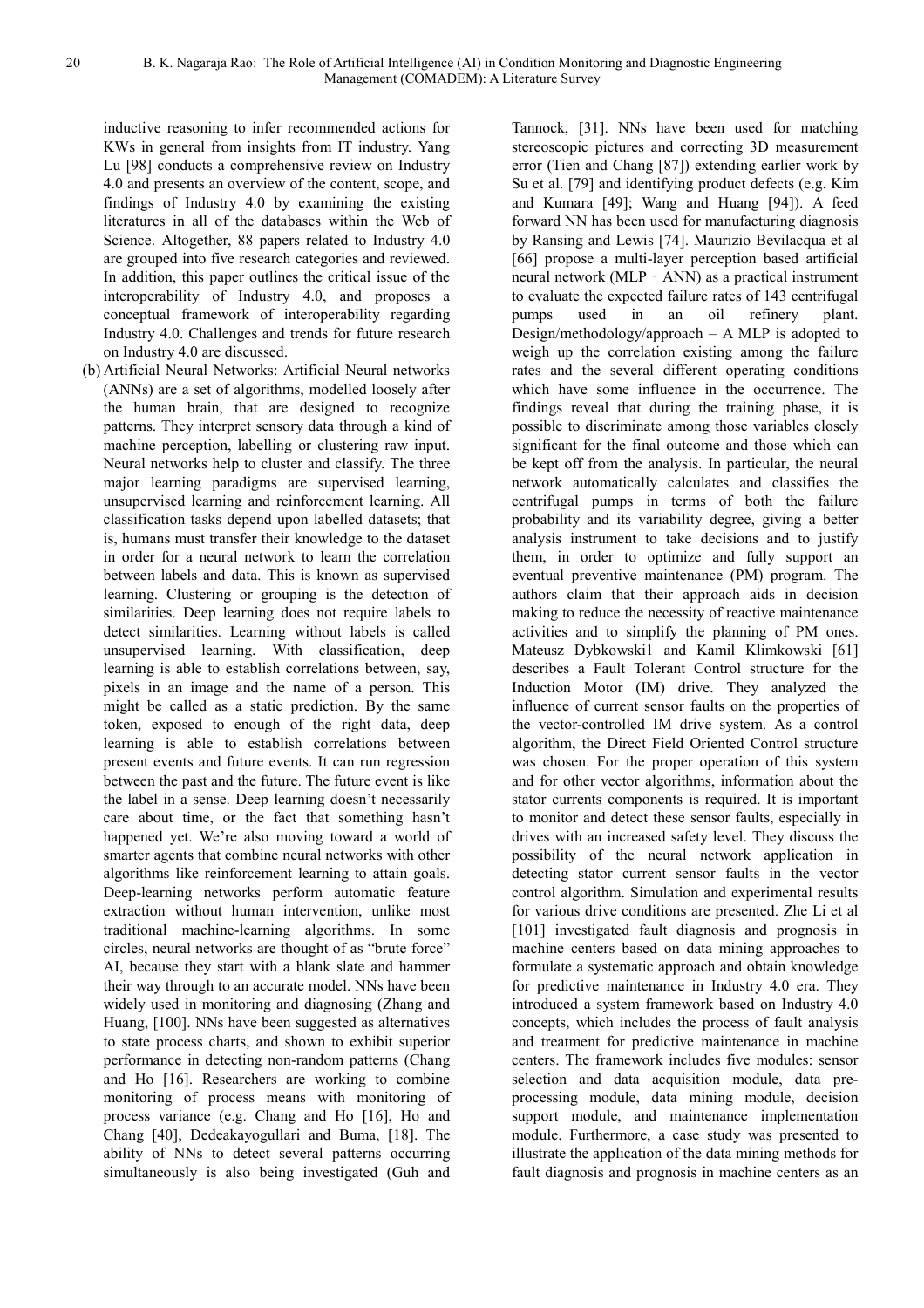to diagnose, provide alerts and to rank maintenance

action recommendations. (c) Fuzzy Logic: Fuzzy logic (FL) is an approach to computing based on "degrees of truth" rather than the usual "true or false" (1 or 0) Boolean logic on which the modern computer is based. It is employed to handle the concept of partial truth, where the truth value may range between completely true and completely false. Fuzzy logic has been used in numerous applications such as facial pattern recognition, air conditioners, washing machines, vacuum cleaners, antiskid braking systems, transmission systems, control of subway systems and unmanned helicopters, knowledge-based systems for multi objective optimization of power systems, etc. Fuzzy set theory has been used in commercial applications of expert systems and control devices for trains and elevators; it has also been combined with neural nets to control the manufacture of semiconductors. By incorporating fuzzy logic and fuzzy sets in production systems, significant improvements have been gained in many AI systems. This approach has been particularly successful with ambiguous data sets or when the rules are imperfectly known. Despite its commercial success, fuzzy logic remains a controversial idea within the artificialintelligence community. Many researchers question the consistency and validity of the methods used to 'reason' with fuzzy logic. Fault identification can be seen as a classification problem. The task is to match each pattern of the symptom vector with one of the preassigned classes of faults. The principle of fault evaluation using fuzzy logic consists of a three-step process. First the symptoms have to be fuzzified, then they have to be evaluated by an inference mechanism using fuzzy IF-THEN rules, and finally they have to be defuzzified (Frank [29]). The fuzzification of the signals is a mapping of the representation using crisp values into a representation by fuzzy sets. With the aid of a fuzzy relation, the set of the fuzzified signals is transformed into a set of fuzzy statements (faults). Finally, the fuzzy information on the faults has to be converted into crisp sets such as yes-no statements. Khoo et al. [48] propose the use of fuzzy logic techniques rather than NNs, which require long training times and large amounts of data, or KBS, which are domain dependent and have difficulty dealing with novel situations. A. Soliman et al [80] presented a scheme and methodology for integrating subjective (heuristic) and objective (analytical) knowledge for fault diagnosis and decision-making using fuzzy logic. The structure, challenges, and benefits of such integration are explored. Also, experimental results of the work carried out are presented. Timothy J. Ross [77] summarizes only two popular methods of classification. The first is classification using equivalence relations. This approach makes use of certain special properties of equivalence relations and the concept of defuzzification known as lambda-cuts on the relations. The second method of classification is a very popular method known as fuzzy c-means (FCM), so named because of its close analogue in the crisp world, hard c-means (HCM). This method uses concepts in n-dimensional Euclidean space to determine the geometric closeness of data points by assigning them to various clusters or classes and then determining the distance between the clusters. In the case of fuzzy relations, for all fuzzy equivalence relations, their ?-cuts are equivalent ordinary relations. Hence, to classify data points in the universe using fuzzy relations, we need to find the associated fuzzy equivalence relation. fuzzy logic; pattern clustering. Haitham Ramadan [38] has developed fault Diagnosis model and Remnant Life Estimation model using diagnostics and data interpretation techniques based on fuzzy logic technique, These models take a set of tests results of dissolved gas analysis, 2furaldehyde (2FAL) concentration, 2-furaldhyde(2FAL rate), water content, acidity, temperature rise, and interfacial tension (IFT), etc., This model allow better planning, maintenance approaches well as predicting the remnant life of the asset within a practical accuracy. A reliable machine fault prognostic system can be used to forecast damage propagation trend in rotary machinery and to provide an alarm before a fault reaches critical levels. Currently, there are several techniques available in the literature for time-series prediction. Among the most promising methods are recurrent neural networks (RNNs) and neuro-fuzzy (NF) systems. The performance of these two types of predictors is evaluated by Wilson Q. Wang, M. Farid, Golnaraghi and Fathy Ismail [95] using two benchmark data sets. Through comparison it is found that if an NF system is properly trained, it performs better than RNNs in both forecasting accuracy and training efficiency. Accordingly, NF system is adopted to develop an on-line machine fault prognostic system. In order to facilitate the automatic monitoring process, reference function approach is proposed here to enhance feature representation. The performance of the developed prognostic system is evaluated by using three test cases including a worn gear, a chipped gear, and a cracked gear, as well as using data sets from previous studies corresponding to a gear pitting damage and a shaft misalignment. From these tests, the NF prognostic system is found to be a very reliable and robust machine health condition predictor. It can capture the system dynamic behavior quickly and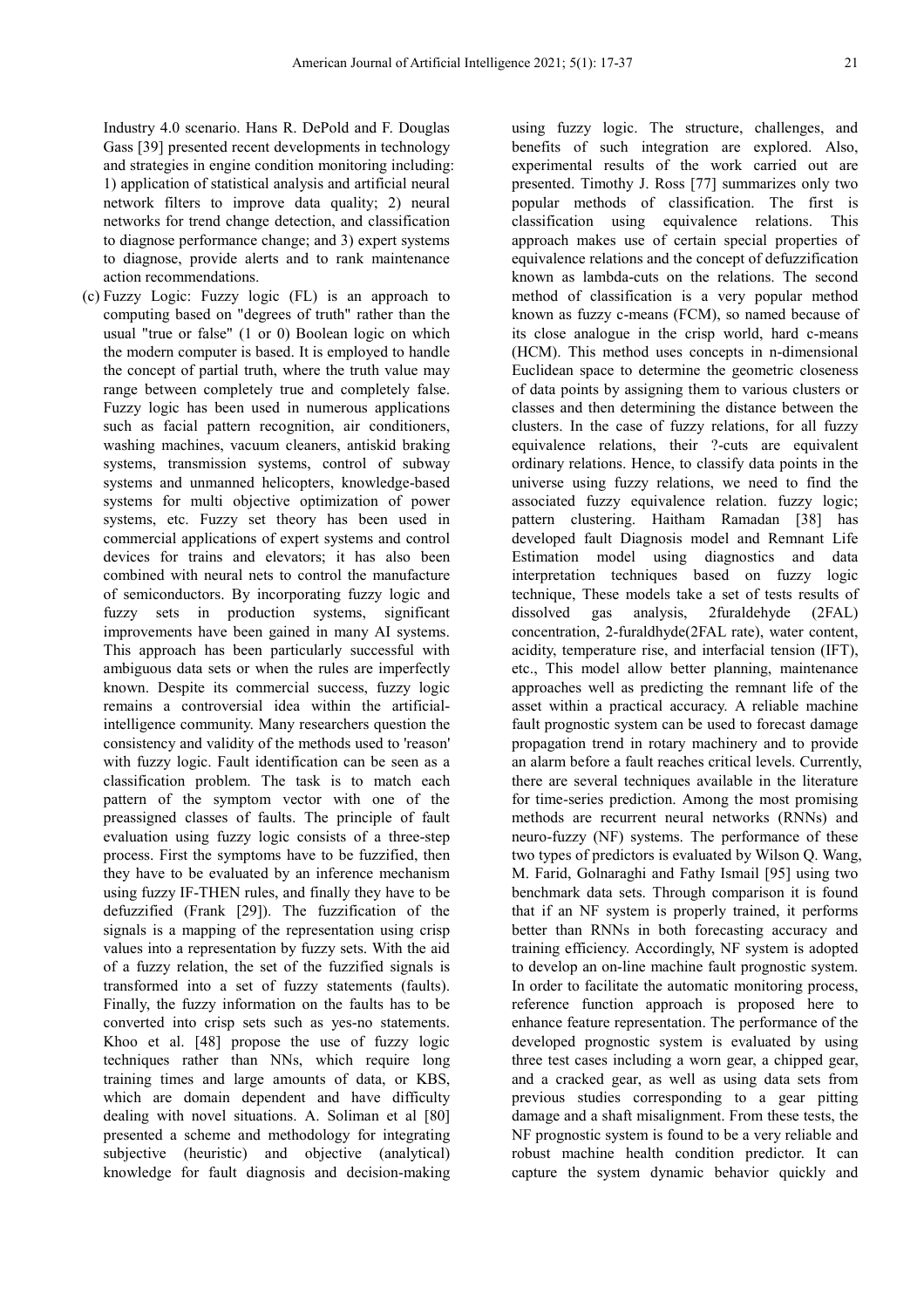accurately. Rafik Mahdaoui and Leila Hayet Mouss [73] presented some basic aspects of TSK (Takigi Sugeno Kang) neuro-fuzzy techniques for the prognosis and diagnosis of manufacturing systems. In particular, a neuro-fuzzy model that can be used for the identification and the simulation of faults prognosis models is described. The presented model is motivated by a cooperative neuro-fuzzy approach based on a vectorized recurrent neural net-work architecture. The neuro-fuzzy architecture maps the residuals into two classes: a one of fixed direction residuals and another one of faults belonging to rotary kiln. Ivica Petrović et al [42] presented an overview of possibilities for using fuzzy logic in an assessment of primary faults in the transmission grid. The tool for this task is SCADA system, which is based on information of currents, voltages, events of protection devices and status of circuit breakers in the grid. The function model described with the membership function and fuzzy logic systems is presented in this paper. For input data, diagnostics system uses information of protection devices tripping, states of circuit breakers and measurements of currents and voltages before and after faults. M Muharam and M Latif [59] reported the early detection of machine failure to improve the performance of the production process. The Poka-Yoke device was developed to monitor the machine. The vibration signal is captured by sensors and inputted in Poka-yoke device for processing. Poka-Yoke device has two components, Fuzzy-Neural Network identification and decision maker. The first component, the time-domain signal is transformed into the frequency domain, magnitude and frequency are treated as Fuzzy membership functions by using the statistical parameters as mechanical harmonic distortion and then are trained by Neural Network. The second component, the decision is in the form of machine condition statements such as normal, alarm, and shutdown. Simulation's results show that the method can be applied to identify the machine condition in term of bearing faults. Moreover, the Poka-yoke system that developed can be used to monitor machine condition automatically.

(d) Genetic Algorithms: Genetic algorithms (GAs) were developed in the mid-1960s. Genetic algorithms are a method of optimization involving iterative search procedures based on an analogy with the process of natural selection (Darwinism) and evolutionary genetics. Genetic algorithms (GA) like neural networks are biologically inspired and represent a new computational model having its roots in evolutionary sciences. Usually GAs represent an optimization procedure in a binary search space, and unlike traditional hill climbers they do not evaluate and improve a single solution but a set of solutions or hypotheses, a so-called population. The GAs produce successor hypotheses by mutation and recombination

of the best currently known hypotheses. Thus, at each iteration a part of the current population is replaced by offspring of the most fit hypotheses. In other words, a space of candidate hypotheses is searched in order to identify the best hypothesis, which is defined as the optimization of a given numerical measure, the socalled hypothesis fitness. There are several different algorithms for the solution of multi objective optimization problems and these group mostly into three basic approaches: (a) The aggregation method, which transfers the multi objective function into a single objective, (b) The criteria method, which optimizes one objective at a time and (c) The Pareto method, which uses the Pareto optimal idea to find an optimal front from which the optimal solution can be selected. The genetic algorithm uses three main types of rules at each step to create the next generation from the current population: (a) Selection rules select the individuals, called parents, that contribute to the population at the next generation, (b) Crossover rules combine two parents to form children for the next generation, (c) Mutation rules apply random changes to individual parents to form children. B. Samanta, K. R. Al-Balushi and S. A. Al-Araimi [81] compared the performance of bearing fault detection using two different classifiers, namely, artificial neural networks (ANNs) and support vector machines (SMVs). The time-domain vibration signals of a rotating machine with normal and defective bearings are processed for feature extraction. The extracted features from original and pre-processed signals are used as inputs to the classifiers for two-class (normal or fault) recognition. The classifier parameters, e.g., the number of nodes in the hidden layer in case of ANNs and the radial basis function kernel parameter (width) in case of SVMs along with the selection of input features are optimized using genetic algorithms. The classifiers are trained with a subset of the experimental data for known machine conditions and are tested using the remaining set of data. The procedure is illustrated using the experimental vibration data of a rotating machine. The roles of different vibration signals and signal preprocessing techniques are investigated. The results show the effectiveness of the features and the classifiers in detection of machine condition. Lei Lu et al [55] proposed a dominant feature selection scheme to enable the high performance prognostics of machine health. Statistical features were extracted from decomposed sub-modes by wavelet transform. Fisher ratio was employed to evaluate the extracted feature vectors, and dynamic searching strategy-based genetic algorithm was used to select the optimal feature subsets on the basis of maximizing the fitness function. Then dominant features with minimum mean square errors were used to predict the performance of machine health. Experimental results on predicting the lifetime of an unbalance vibration rotor system demonstrated that the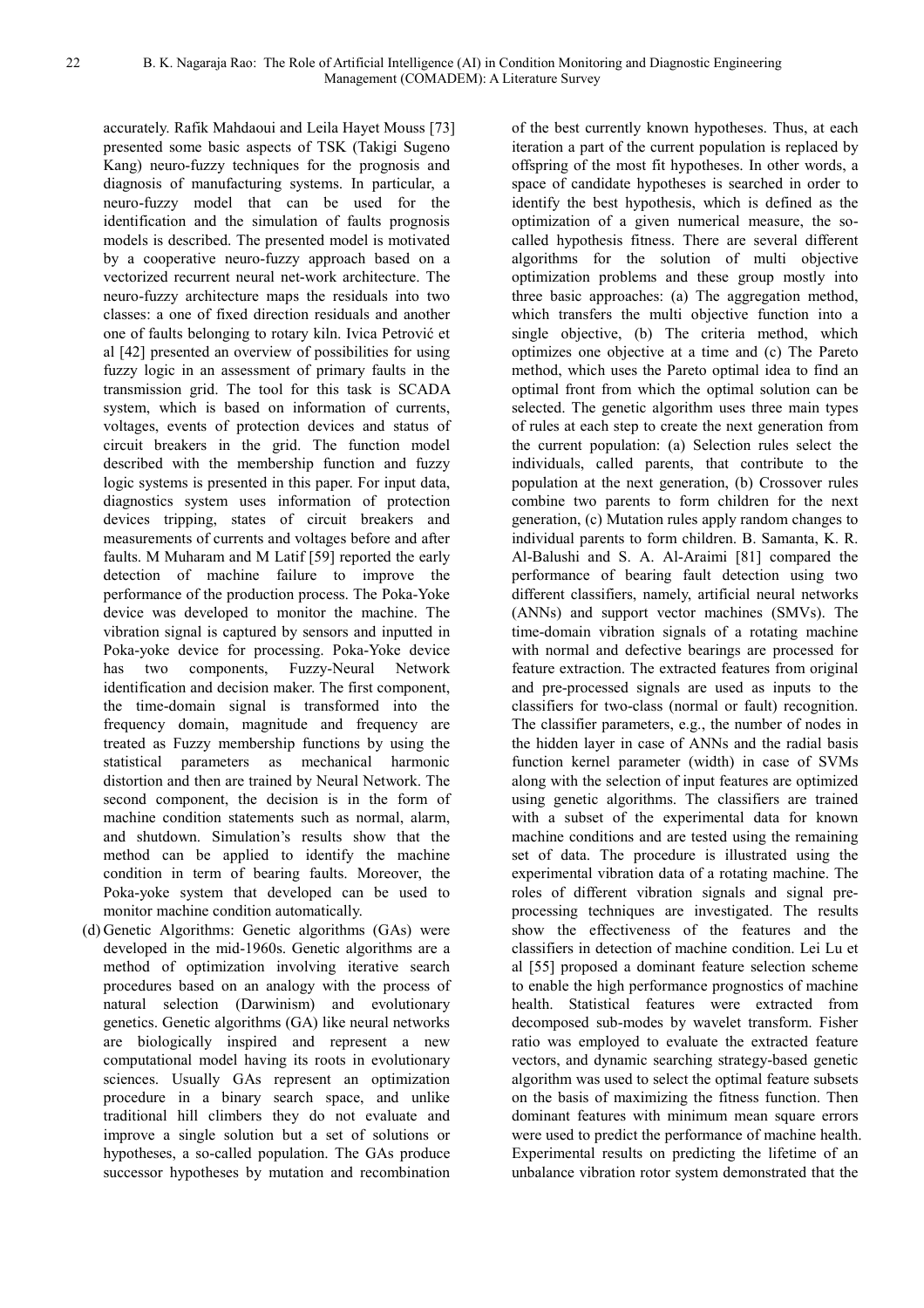proposed method can achieve better prognosis performance with less predicting errors. Jianbin Xiong et al [43] propose a parameter optimization algorithm for the SVM based on multi-genetic algorithm. The algorithm optimizes the correlation kernel parameters of the SVM using evolutionary search principles of multiple swarm genetic algorithms to obtain a superior SVM prediction model. The experimental results demonstrate that by combining the genetic algorithm and SVM algorithm, fault diagnosis can be effectively realized for bearings of rotating machinery. Erfan Ahadi et al [26] review the applications of some popular AI methods such as artificial neural network (ANN), support vector machine (SVR) and genetic algorithm (GA) on prognostics of rotating machineries is reviewed. Literature is analyzed based on classification of these methods in order to highlight their main concepts and applications. The findings show the advantages, disadvantages, limitations and research gaps as well as future direction of research. Matteo D. L. Dalla Vedova, et al [58] propose a model-

based fault detection and isolation (FDI) method, employing a Genetic Algorithm (GA) to identify failure precursors before the performance of the system starts being compromised. Four different failure modes are considered: dry friction, backlash, partial coil short circuit, and controller gain drift. The method presented in this work is able to deal with the challenge leveraging the system design knowledge in a more effective way than data-driven strategies, and requires less experimental data. To test the proposed tool, a simulated test rig was developed. Two numerical models of the EMA were implemented with different level of detail: A high fidelity model provided the data of the faulty actuator to be analyzed, while a simpler one, computationally lighter but accurate enough to simulate the considered fault modes, was executed iteratively by the GA. The results showed good robustness and precision, allowing the early identification of a system malfunctioning with few false positives or missed failures. N Belu et al [6] presents a risk-cost analysis model that uses Genetic algorithms to generate an FMEA for the raw materials and finished parts reception process, in automotive industry. Unlike the classic FMEA analysis, in their model the risk factors D and O are determined by resources cost analysis involved in their improvement. Here comes the Genetic algorithm that will determine the optimal cost under an acceptable risk. The proposed solution uses modern information technology for data acquisition (complex event processing), automation of analysis process (artificial intelligence) and long-term support for quality staff in FMEA analysis (real time and batch data analytics).

(e) Case Based Reasoning: Case-based reasoning (CBR), broadly construed, is the process of solving new problems based on the solutions of similar past problems. Case-based reasoning is based on the paradigm of human thought in cognitive psychology that contends that human experts derive their knowledge from solving numerous cases in their problem domain. Case-based reasoning has been formalized for purposes of computer reasoning as a four-step process: (a) Retrieve: Given a target problem, retrieve from memory cases relevant to solving it. A case consists of a problem, its solution, and, typically, annotations about how the solution was derived, (b) Reuse: Map the solution from the previous case to the target problem. This may involve adapting the solution as needed to fit the new situation. (c) Revise: Having mapped the previous solution to the target situation, test the new solution in the real world (or a simulation) and, if necessary, revise. (d) Retain: After the solution has been successfully adapted to the target problem, store the resulting experience as a new case in memory. A possible application of case-based reasoning to concrete problems is the identification of causes of concrete deterioration where the records are incomplete and traditional methods of analysis are inconclusive. Xia and Rao (Xia and Rao [97]) developed a dynamic CBR system that can represent system dynamics and fault-propagation. The CBR include mechanisms such as tagged indexes, dynamic and composite features, and multiple indexing paths. Ziyan Wen et al [102] have developed a distributed diagnostic agent system, DDAS that detects faults of a device based on signal analysis and machine learning. The CBR techniques presented are used to find root cause of vehicle faults based on the information provided by the signal agents in DDAS. Two CBR methods are presented, one used directly the diagnostic output from the signal agents and another uses the signal segment features. Experiments conducted on real vehicle cases collected from auto dealers and the results show that both methods are effective in finding root causes of vehicle faults. In Discrete Event System, such as railway onboard system, overwhelming volume of textual data is recorded in the form of repair verbatim collected during the fault diagnosis process. Efficient text mining of such maintenance data plays an important role in discovering the best-practice repair knowledge from millions of repair verbatims, which help to conduct accurate fault diagnosis and predication. In order to improve the traditional mechanical fault diagnosis expert system, case-based reasoning (CBR) is introduced by Jun-Jie [44] for fault diagnosis and a CBR fault diagnosis model is established. In the process of case retrieval, an improved grey correlation model is used to calculate similarity between cases. This model can accurately retrieve similar cases and improve the speed of case retrieval. Finally, a bearing fault diagnosis expert system is established with the method proposed in this paper. Zhiwang Zhong et al [103] presents a text case-based reasoning framework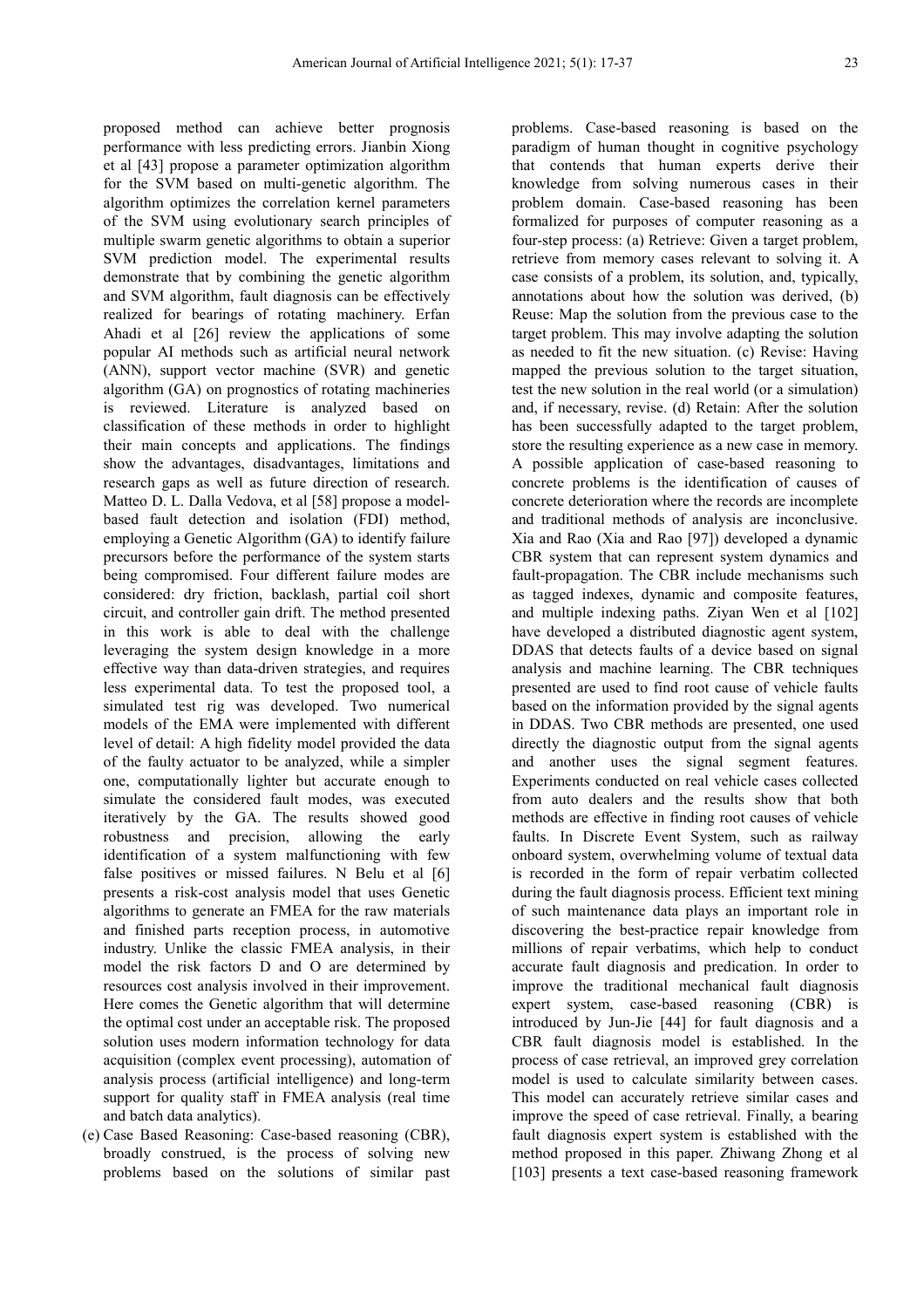by cloud computing, which uses the diagnosis ontology for annotating fault features recorded in the repair verbatim. The extracted fault features are further reduced by rough set theory. Finally, the case retrieval is employed to search the best-practice repair actions for fixing faulty parts. By cloud computing, rough setbased attribute reduction and case retrieval are able to scale up the Big Data records and improve the efficiency of fault diagnosis and predication. The effectiveness of the proposed method is validated through a fault diagnosis of train onboard equipment. A model to implement the case-based reasoning developed from using a neural net as a base to calculate a measure of similarity between the new problem and each case is presented by María Matilde García Lorenzo and Rafael Estebán Bello Pérez [56]. It is shown how the neural net provides a mechanism to retrieve cases considering information that in other models needs a parallel architecture. The author has analyzed how the model can be employed to create expert networks and case-based planners. Zhiwang Zhong et al [103] presents a text case-based reasoning framework by cloud computing, which uses the diagnosis ontology for annotating fault features recorded in the repair verbatim. The extracted fault features are further reduced by rough set theory. Finally, the case retrieval is employed to search the bestpractice repair actions for fixing faulty parts. By cloud computing, rough set-based attribute reduction and case retrieval are able to scale up the Big Data records and improve the efficiency of fault diagnosis and predication. The effectiveness of the proposed method is validated through a fault diagnosis of train onboard equipment. Cordelia Mattuvarkuzhali Ezhilarasu et al [15] discuss the importance and the necessity of reasoning applications in the field of Aerospace Integrated Vehicle Health Management (IVHM). A fully functional IVHM system is required to optimize Condition Based Maintenance (CBM), avoid unplanned maintenance activities and reduce the costs inflicted there upon. This IVHM system should be able to utilize the information from multiple subsystems of the vehicle to assess the health of those subsystems, their effect on the other subsystems, and on the vehicle as a whole. Such a system can only be realized when the supporting technologies like sensor technology, control and systems engineering, communications technology and Artificial Intelligence (AI) are equally advanced. This paper focuses on the field of AI, especially reasoning technology and explores how it has helped the growth of IVHM in the past. The paper reviews various reasoning strategies, different reasoning systems, their architectures, components and finally their numerous applications. The paper discusses the shortcomings found in the IVHM field, particularly in the area of vehicle level health monitoring and how reasoning can be applied to

address some of them. It also highlights the challenges faced when the reasoning system is developed to monitor the health at the vehicle level and how a few of these challenges can be mitigated.

(f) Hybrid Systems: Hybrid systems (HS) arise when the continuous and the discrete meet. Combine continuous and discrete inputs, outputs, states, or dynamics, and we have a hybrid system. Particularly, hybrid systems arise from the use of finite-state logic to govern continuous physical processes (as in embedded control systems) or from topological and network constraints interacting with continuous control (as in networked control systems). Hybrid systems theory studies the behavior of dynamical systems, including the technological systems mentioned above described by modelling formalisms that involve both continuous models such as differential or difference equations describing the physical and mechanical part, and discrete models such as finite-state machines or Petri Nets that describe the software and logical behavior. Hybrid systems arise in embedded control when digital controllers, computers, and subsystems modelled as finite-state machines are coupled with controllers and plants modelled by partial or ordinary differential equations or difference equations. Thus, such systems arise whenever one mixes logical decision making with the generation of continuous-valued control laws. Jeon (2000) developed a hybrid intelligent maintenance optimization system (HIMOS) for decision support which aims at overcoming the problems of IMOS. The key to this analysis is the application of intelligent judgement in selecting the most suitable model from a model-base utilizing a hybrid knowledge/case based system (KBS/CBR). Thus initially a rule base is applied to select a model. If no model is matched, the system reverts to its historical case-base to match the current case with a similar case that has been previously modelled. This double reasoning adds to the system's true learning capabilities (intelligence) and increases the rate of success of model selection significantly. Rui G. Silva et al [83] developed an intelligent condition monitoring system able to detect when a cutting tool was worn out. To accomplish this objective the use of a hybrid intelligent system, based on an expert system and two neural networks was investigated. The neural networks were employed to process data from sensors and the classifications made by the neural networks were combined with information from the knowledge base to obtain an estimate of the wear state of the tool by the expert system. The novelty of this work is mainly associated with the configuration of the developed system. The combination of sensor-based information and inference rules, results in an on-line system that can learn from experience and update the knowledge base pertaining to information associated with different cutting conditions. The neural networks resolved the problem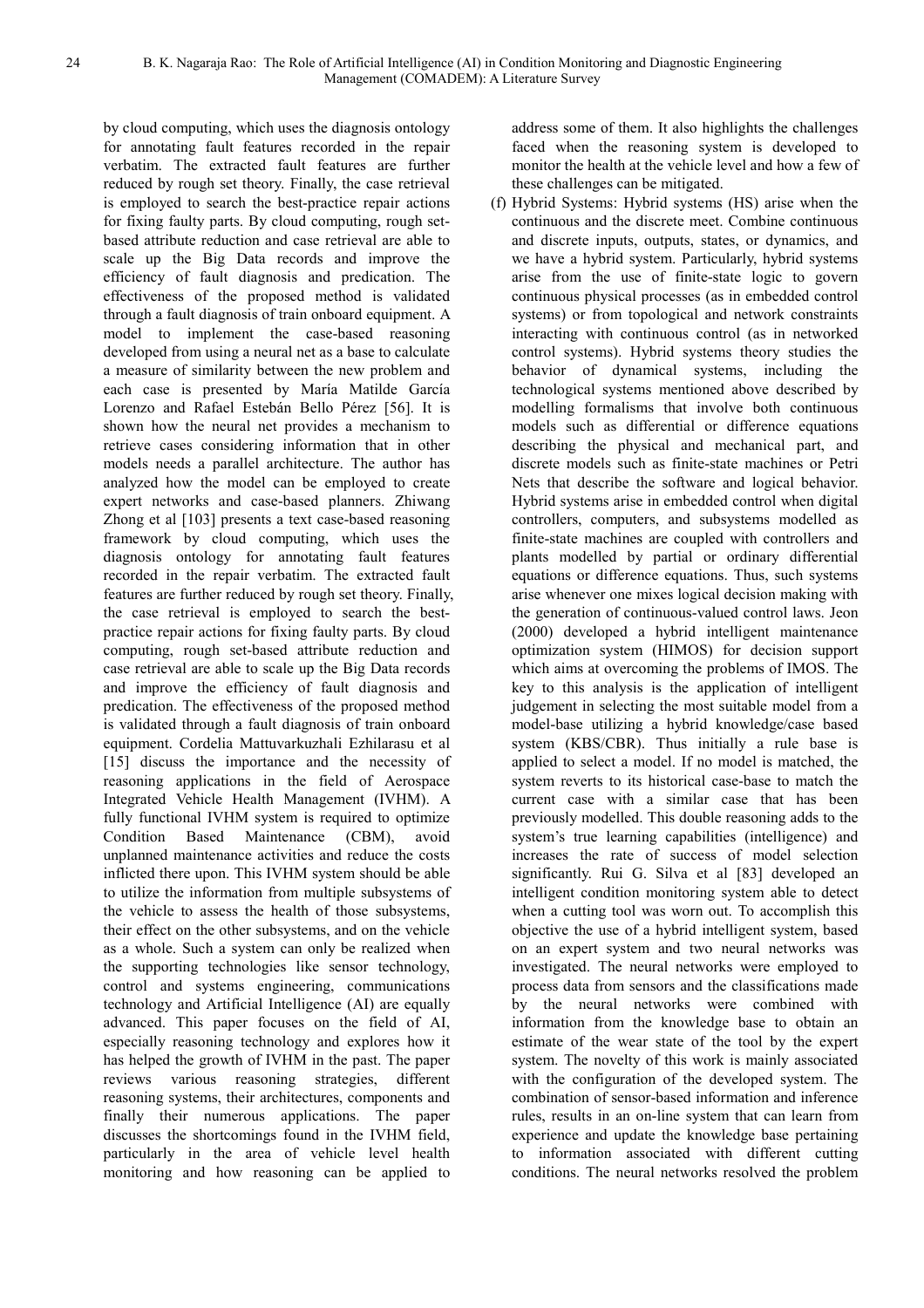of interpreting the complex sensor inputs while the expert system, by keeping track of previous success, estimated which of the two neural networks was more reliable. Mis-classifications were filtered out through the use of a rough but approximate estimator, Taylor's tool life model. The system's modular structure would make it easy to update as required for different machines and/or processes. The use of Taylor's tool life model, although weak as a tool life estimator, proved to be crucial in achieving higher performance levels. The application of the Self Organizing Map to tool wear monitoring proved to be slightly more reliable then the Adaptive Resonance Theory neural network although overall the system made reliable, accurate estimates of the tool wear. Labib et al [54] used fuzzy logic combined with a rule base to develop an 'Intelligent Maintenance Model' which is applied to a manufacturing company to identify the most critical machines and determine appropriate maintenance action. Edmundas Kazimieras Zavadskas et al [25] have developed a new approach of hybrid MCDM methods and this study is limited solely on papers referred in Thomson Reuters Web of Science Core Collection academic database. It aims to review how the papers have been distributed by period of publishing and by country, which multiple criteria decision making methods have been used the most frequently in developing hybrid approaches and in what domains the methods have been applied. For a more detailed analysis of applications, journal articles from engineering research area were grouped by research domains and further by analyzed issues. Findings of the current review paper confirm that hybrid MCDM approaches, due to their abilities in integrating different techniques, can assist in handling miscellaneous information taking into account stakeholders' preferences when making decisions in engineering. In the era of big data, the ease of getting, storing and processing data is crucial. However, the trend towards big data is not as effective in the field of condition monitoring as in others. One of the challenges of today's condition monitoring is the lack of data on those assets not allowed to operate beyond their pre-established maintenance limit. Datasets miss advanced degradation states of assets and fail to predict rarely occurring outliers, but both have a great impact on operation; in other words, data-driven methods are limited and cannot accurately tackle scenarios outside the training data set. In his thesis Urko Leturiondo Zubizarreta [90] propose augmenting such datasets with the addition of synthetic data generated by physics-based models describing the behavior of assets. It argues a combination of physics-based and datadriven modelling, known as hybrid modelling, can overcome the aforementioned limitations. It proposes an architecture for hybrid modelling, based on data fusion and context awareness and oriented to diagnosis and prognosis. Urko Leturiondo et al [91] proposes an architecture to implement hybrid modelling based on the fusion of real data and synthetic data obtained in simulations using a physics-based model. This architecture has two levels of analysis: an online process carried out locally and virtual commissioning performed in the cloud. The former results in failure detection analysis to avoid upcoming failures whereas the latter leads to both diagnosis and prognosis. The proposed hybrid modelling architecture is validated in the field of rotating machinery using time-domain and frequency-domain analysis. A multi-body model and a semi-supervised learning algorithm are used to perform the hybrid modelling. The state of a rolling element bearing is analyzed and accurate results for fault detection, localization and quantification are obtained. The contextual information increases the accuracy of the results; the results obtained by the model can help improve maintenance decision making and production scheduling. Future work includes a prescriptive analysis approach. Ion Matei et al [41] present a diagnosis solution when only a partially validated model is available. The solution uses a fault-augmented physics-based model to extract meaningful behavioral features corresponding to the normal and abnormal behavior. These features together with experimental training data are used to build a data-driven statistical model used for classifying the behavior of the system based on observations. They apply this approach for a railway switch diagnosis problem.

(g) Machine Learning: The two most important aspects of machine learning (ML) are Feature Selection and Feature Extraction (Mehul Ved [57]. Machine learning is the scientific study of algorithms and statistical models that computer systems use to perform a specific task without using explicit instructions, relying on patterns and inference instead. It is seen as a subset of artificial intelligence. Machine learning is an application of artificial intelligence (AI) that provides systems the ability to automatically learn and improve from experience without being explicitly programmed. Machine learning focuses on the development of computer programs that can access data and use it learn for themselves. The process of learning begins with observations or data, such as examples, direct experience, or instruction, in order to look for patterns in data and make better decisions in the future based on the examples that we provide. The primary aim is to allow the computers learn automatically without human intervention or assistance and adjust actions accordingly. Machine learning algorithms are often categorized as supervised, semi-supervised, unsupervised or reinforced. Combining machine learning with AI and cognitive technologies can make it even more effective in processing large volumes of information. In a nutshell, machine learning (a) learns patterns from data, i.e. without being explicitly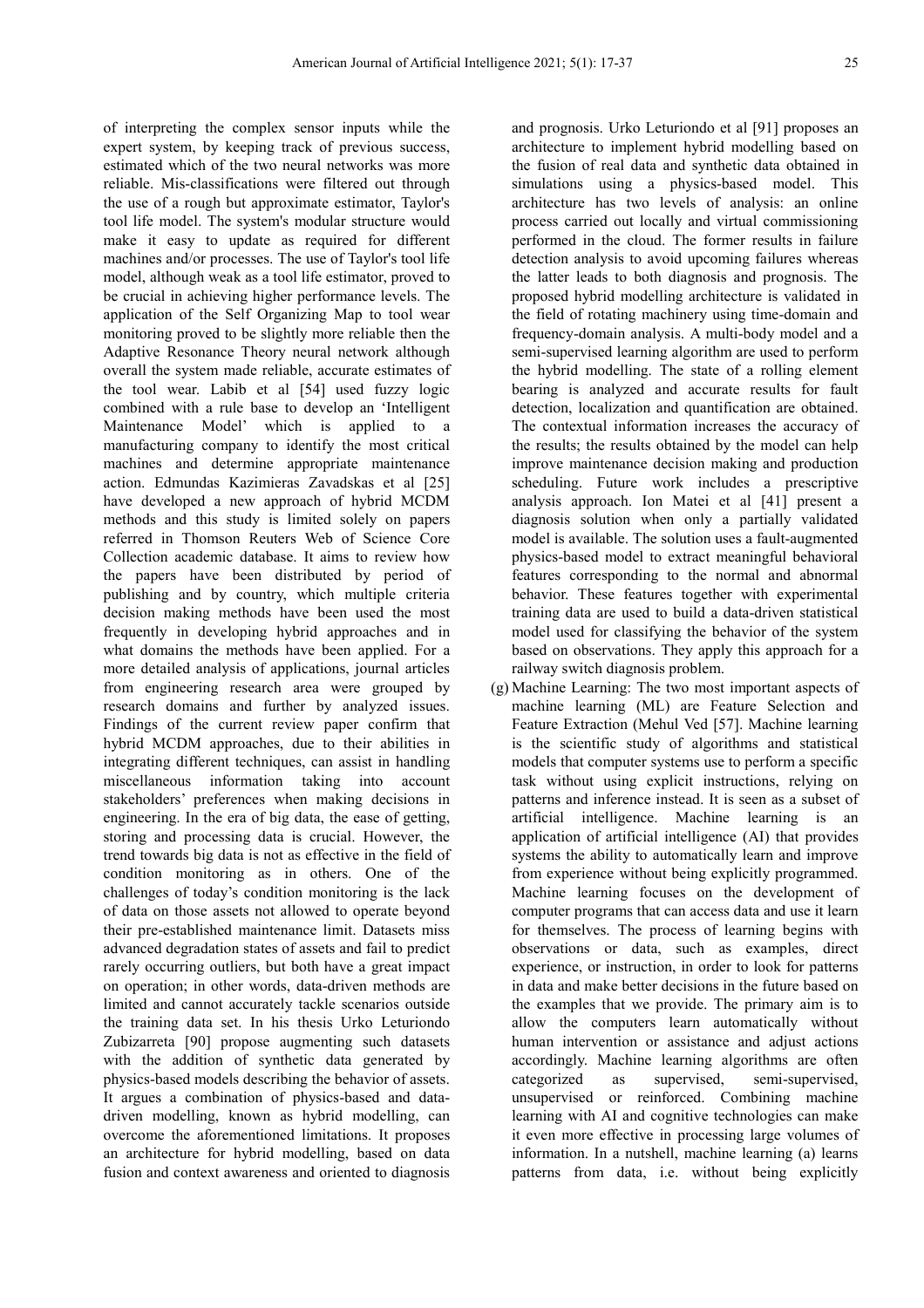programmed, (b) makes predictions on new data, e.g. a class (classification), a numeric value (regression), or finding natural groups in data (clustering), (c) this requires 1) data, 2) a model, 3) a loss function and 4) an optimization procedure by minimizing the loss function using the data one fits the model. Some of the commonly used data science and machine learning models are; a) Principle Component Analysis (PCA), b) K-Means Clustering, c) Linear Regression, d) Logistic Regression (Classification), e) Tree Based Methods, f) Artificial Neural Networks, g) Deep Learning. Oluseun Omotola Aremu et al [65] have explored a standard of practice in regards to usage of asset data to develop machine learning (ML) analytic tools for Predictive Maintenance (PdM). They have proved through research initiatives that the data structure used to train and test ML algorithms has a great impact on their performance and accuracy. They conclude that by using poorly trained models for estimation due to improper data usage, can leave some AI-based PdM tools vulnerable to high rates of inaccurate estimations. Thus, leading to value loss during an asset's life cycle. Samir Khan and Takehisa Yairi [84] presents a systematic review of artificial intelligence based system health management with an emphasis on recent trends of deep learning within the field. Various architectures and related theories are discussed to clarify its potential. Based on the reviewed work, deep learning demonstrates plausible benefits for fault diagnosis and prognostics. However, there are a number of limitations that hinder its widespread adoption and require further development. Attention is paid to overcoming these challenges, with future opportunities being enumerated. Linxia Liao and Hyung-il Ahn [53] propose a method to integrate feature extraction and prediction as a single optimization task by stacking a three-layer model as a deep learning structure. The first layer of the deep structure is a Long Short Term Memory (LSTM) model which deals with the sequential input data from a group of assets. The output of the LSTM model is followed by mean-pooling, and the result is fed to the second layer. The second layer is a neural network layer, which further learns the feature representation. The output of the second layer is connected to a survival model as the third layer for predicting asset health condition. The parameters of the three-layer model are optimized together via stochastic gradient decent. The proposed method was tested on a small dataset collected from a fleet of mining haul trucks. The model resulted in the "individualized" failure probability representation for assessing the health condition of each individual asset, which well separates the in-service and failed trucks. The proposed method was also tested on a large open source hard drive dataset, and it showed promising result. Zhe Li et al [101] propose a novel deep learning–based method for anomaly detection in mechanical equipment by combining two types of deep

learning architectures, stacked autoencoders (SAE) and long short-term memory (LSTM) neural networks, to identify anomaly condition in a completely unsupervised manner. The proposed method focuses on the anomaly detection through multiple features sequence when the history data is unlabeled and the empirical knowledge about anomaly is absent. An experiment for anomaly detection in rotary machinery through wavelet packet decomposition (WPD) and data-driven models demonstrates the efficiency and stability of the proposed approach. The method can be divided into two stages: SAE-based multiple features sequence representation and LSTM-based anomaly identification. During the experiment, fivefold crossvalidation has been applied to validate the performance and stability of the proposed approach. The results show that the proposed approach could detect anomaly working condition with 99% accuracy under a completely unsupervised learning environment and offer an alternative method to leverage and integrate features for anomaly detection without empirical knowledge. Maryam M Najafabadi, Flavio Villanustre, Taghi M Khoshgoftaar, Naeem Seliya, Randall Wald & Edin Muharemagic [63] explore how Deep Learning can be utilized for addressing some important problems in Big Data Analytics, including extracting complex patterns from massive volumes of data, semantic indexing, data tagging, fast information retrieval, and simplifying discriminative tasks. They also investigated some aspects of Deep Learning research that need further exploration to incorporate specific challenges introduced by Big Data Analytics, including streaming data, high-dimensional data, scalability of models, and distributed computing. They concluded by presenting insights into relevant future works by posing some questions, including defining data sampling criteria, domain adaptation modelling, defining criteria for obtaining useful data abstractions, improving semantic indexing, semi-supervised learning, and active learning. Hosameldin Ahmed and Asoke Nandi [37] have published a book which provides an extensive, up-todate treatment of new methods including machine learning and compressive sampling, which help to improve safety, reliability and performance of rotating machines. Toyosi T. Ademujimi et al [88] focus on a review of recent fault diagnosis applications in manufacturing that are based on several prominent machine learning algorithms. Papers published from 2007 to 2017 were reviewed and keywords were used to identify 20 articles spanning the most prominent machine learning algorithms. Most articles reviewed consisted of training data obtained from sensors attached to the equipment. The training of the machine learning algorithm consisted of designed experiments to simulate different faulty and normal processing conditions. The areas of application varied from wear of cutting tool in computer numeric control (CNC)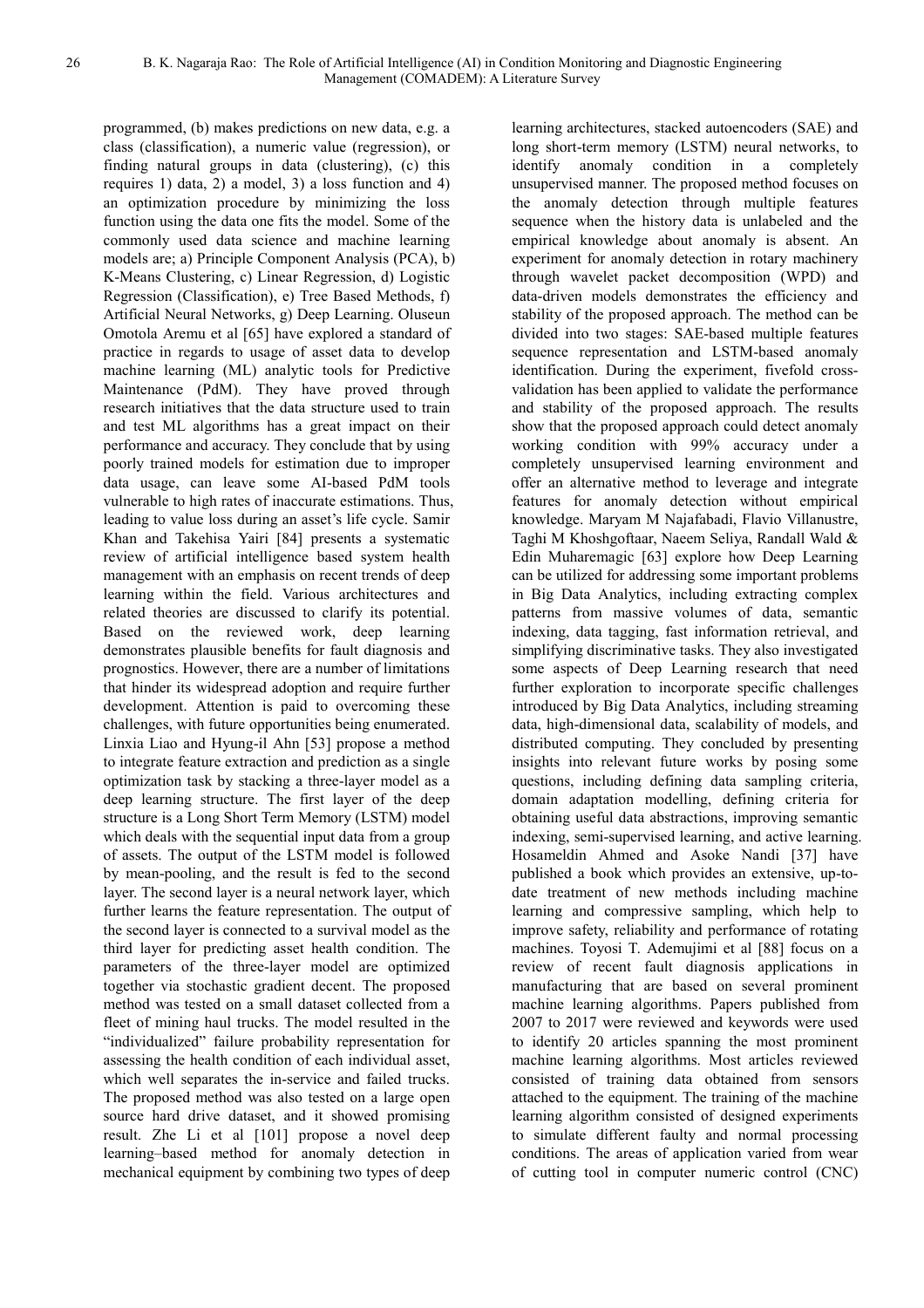machine, surface roughness fault, to wafer etching process in semiconductor manufacturing. In all cases, high fault classification rates were obtained. As the interest in smart manufacturing increases, this review serves to address one of the cornerstones of emerging production systems. Shen Zhang et al systematically summarize existing literature on bearing fault diagnostics with machine learning (ML) and data mining techniques. While conventional ML methods, including artificial neural network (ANN), principal component analysis (PCA), support vector machines (SVM), etc., have been successfully applied to the detection and categorization of bearing faults for decades, recent developments in deep learning (DL) algorithms in the last five years have sparked renewed interest in both industry and academia for intelligent machine health monitoring. In this paper, we first provide a brief review of conventional ML methods, before taking a deep dive into the state-of-the-art DL algorithms forbearing fault applications. Specifically, the superiority of DL based methods over conventional ML methods are analyzed in terms of fault feature extraction and classification performances; many new functionalities enabled by DL techniques are also summarized. In addition, to obtain a more intuitive insight, a comparative study was conducted on the classification accuracy of different algorithms utilizing the open source Case Western Reserve University (CWRU) bearing dataset. Finally, to facilitate the transition on applying various DL algorithms to bearing fault diagnostics, detailed recommendations and suggestions are provided for specific application conditions such as the setup environment, the data size,

(h) Swarm Intelligence: Swarm intelligence (SI) is an artificial intelligence technique based on the study of cooperation behaviors of simple individuals. The inspiration often comes from nature, especially biological systems (e.g., include ant colonies, bird flocking, animal herding, bacterial growth, fish schooling, bees gathering honey, etc.) in various decentralized systems. The population, which consists of simple individuals, can usually solve complex tasks in nature by individuals interacting locally with one another and with their environment. Although a simple individual's behavior is primarily characterized by autonomy, distributed functioning, and self-organizing capacities, local interactions among the individuals often lead to a global optimal. Therefore, swarm intelligence is a promising way to develop powerful solution methods for complex optimization, failure diagnosis and prognosis of complex systems in engineering & technology management disciplines. Indeed, SI has been successfully applied to a variety of fields in fundamental research, engineering, industries, and social sciences. Recently, SI algorithms have attracted much attention of researchers and have also

and the number of sensors and sensor types.

been applied successfully to solving optimization problems in mechanical engineering. However, for large and complex problems. SI algorithms often consume too much computation time due to the stochastic features of their searching approaches. Thus, there is a potential requirement to develop efficient algorithms that are able to find solutions under limited resources, time and money in real-world applications. The following topics are also included: 1) SI algorithms for scheduling of machinery production line, 2) Mechanical parameters adjustment based on SI, 3) Application of SI algorithms in mechanical fault diagnosis, 4) Application of SI algorithms in intelligent maintenance of machinery, 5) SI algorithms for study of transportation engineering, 6) Swarm intelligence and mechatronics, 7) Mechanical design. Some Examples of Swarm Intelligence algorithms are: 1) Particle swarm optimization (PSO), 2) Ant colony optimization, 3) Artificial bee colony algorithm, 4) Differential evolution, 5) The bees algorithm, 6) Artificial immune systems, 7) Bat algorithm, 8) Glowworm swarm optimization, 9) Gravitational search algorithm, 10) River Formation Dynamics, 11) Selfpropelled particles, 12) Stochastic diffusion search 13) Multi-swarm optimization. Hongxia Pan, Xiuye Wei & Jinying Huang [35] applied the modified version of the PSO algorithm, a neural network system for gearbox fault diagnosis. After being trained by PSO algorithm, the neural network system was applied to fault diagnosis. Comparison of the diagnostic results between the PSO-based algorithm and the BP-based algorithm indicates that the network system based on PSO algorithm is of better training performance, and of less overall output error compared with those of the BP algorithm. It has been proved that the neural network system for fault diagnosis based on PSO algorithm is of higher probability of identifying multi-fault symptoms, and of rapid convergence and higher diagnosis accuracy, and that the neural network system for fault diagnosis expects a wide application in the field of mechanic fault diagnosis because of its higher searching efficiency. Qian-Jin Guoa, Hai-bin Yu & Aidong Xu [71] present an intelligent methodology for diagnosing incipient faults in rotating machinery. In this fault diagnosis system, wavelet neural network techniques are used in combination with a new evolutionary learning algorithm. This new evolutionary learning algorithm is based on a hybrid of the constriction factor approach for particle swarm optimization (PSO) technique and the gradient descent (GD) technique, and is thus called HGDPSO. The HGDPSO is developed in such a way that a constriction factor approach for particle swarm optimization (CFA for PSO) is applied as a based level search, which can give a good direction to the optimal global region, and a local search gradient descent (GD) algorithm is used as a fine tuning to determine the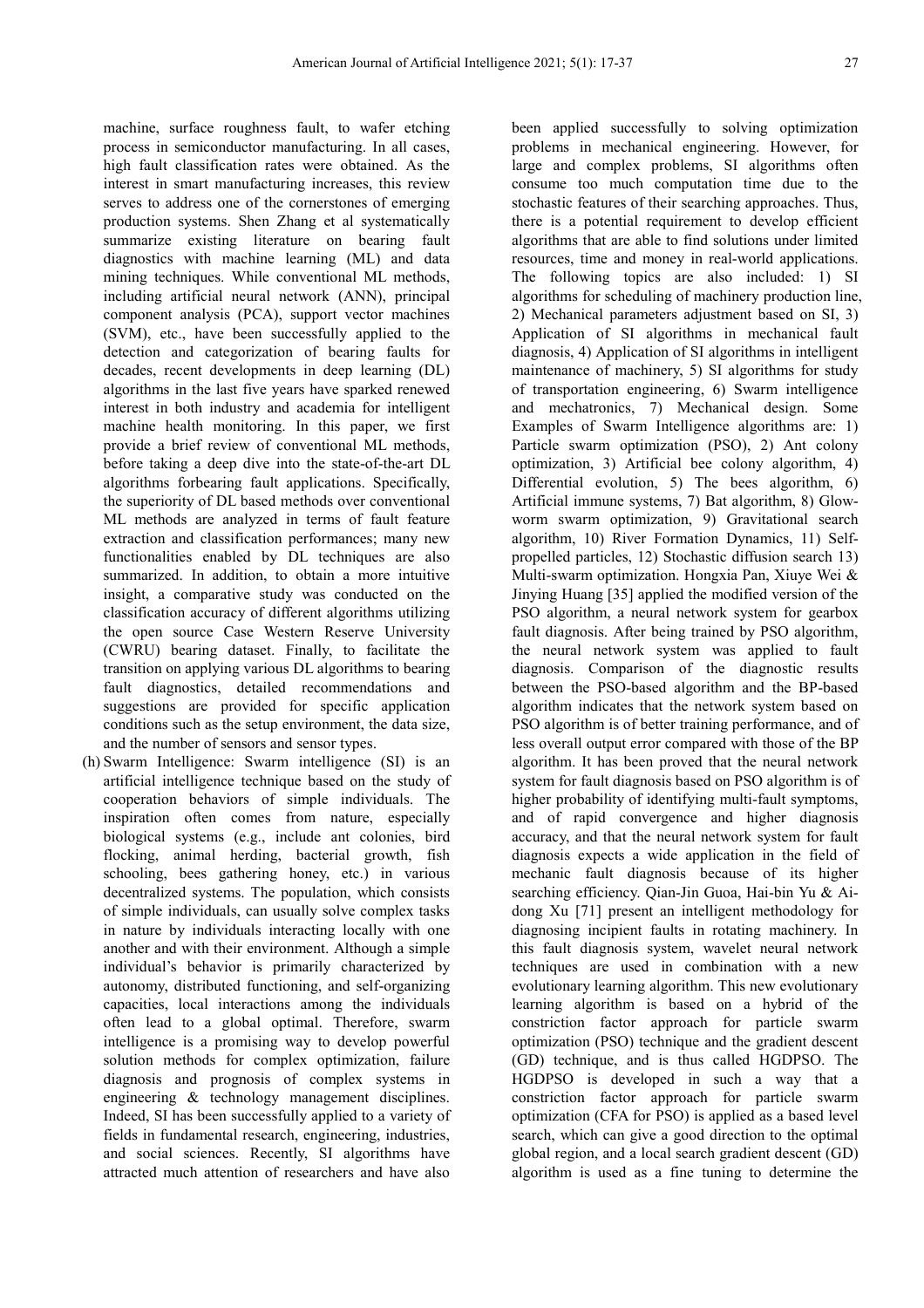optimal solution at the final. The effectiveness of the HGDPSO based WNN is demonstrated through the classification of the fault signals in rotating machinery. The simulated results show its feasibility and validity. P. S. Shelokar et al [85] propose PSACO (Particle Swarm Ant Colony Optimization) algorithm for highly nonconvex optimization problems. Both Particle Swarm Optimization (PSO) and Ant Colony Optimization (ACO) are co-operative, population-based global search swarm intelligence metaheuristics. PSO is inspired by social behavior of bird flocking or fish schooling, while ACO imitates foraging behavior of real life ants. In this study, the authors explore a simple pheromone-guided mechanism to improve the performance of PSO method for optimization of multimodal continuous functions. The proposed PSACO algorithm is tested on several benchmark functions from the usual literature. Numerical results comparisons with different metaheuristics demonstrate the effectiveness and efficiency of the proposed PSACO method. M. Luo, D. H. Zhang, L. L. Aw and F. L. Lewis [52] successfully identified precursory alarm sequence patterns for predicting equipment failures using ant colony-based algorithm. In industry, enormous files of historical data are collected from equipment monitoring prior to failures. The search for reliable precursory alarm patterns, that is, specific sequences of alarm events, in such data sets is a challenging task. The authors describes an algorithm for identifying precursory alarm patterns from historical measured event data containing numerous fault alarms and equipment states. The algorithm is based on modifications to ant colony optimization (ACO), which is an effective probabilistic learning method for finding shortest paths in large complex graphs. An actual industry application is used to verify the algorithm. Cloud computing means storing and accessing data and programs over the Internet instead of your computer's hard drive. The cloud is just a metaphor for the Internet. It goes back to the days of flowcharts and presentations that would represent the gigantic server-farm infrastructure of the Internet as nothing but a puffy, white cumulonimbus cloud, accepting connections and doling out information as it floats. For it to be considered "cloud computing," one need to access the data or the programs over the Internet, or at the very least, have that data synchronized with other information over the Web. Cloud computing can be done anywhere, anytime. A Swarm Intelligence based model for mobile cloud computing has been developed by Ahmed S. Salama [2]. O. Zedadra, et al [67] provide an initial understanding of the technical aspects of swarm intelligence algorithms and their potential use in IoTbased applications. They present the existing swarm intelligence-based algorithms with their main applications, then they present existing IoT-based

systems that use SI-based algorithms. Finally, they discuss trends to bring together swarm intelligence and IoT-based systems. This review will pave the path for future studies to easily choose the appropriate SI-based algorithm for IoT-based systems. Lucija Brezočnik [51] et al performed a comprehensive literature review of SI algorithms and provide a detailed overview of 64 different SI algorithms for feature selection (FS), organized into eight major taxonomic categories. They propose a unified swarm intelligence (SI) framework and use it to explain different approaches to FS. Different methods, techniques, and their settings are explained, which have been used for various FS aspects. The datasets used most frequently for the evaluation of SI algorithms for FS are presented, as well as the most common application areas. The guidelines on how to develop SI approaches for FS are provided to support researchers and analysts in their data mining tasks and endeavors while existing issues and open questions are being discussed. In this manner, using the proposed framework and the provided explanations, one should be able to design an SI approach to be used for a specific FS problem. Guilherme Guerreiro et al [33] focus on a logistic process of car manufacturing, where batteries are unloaded from trucks to warehouse, and then to the point of fit, where they are assembled into the car. It presents a complete data-driven architecture, using a swarm approach for distributed data processing among all data stages, where processing nodes with different tasks and technologies can work cooperatively to complete a job.

(i) Distributed Intelligence: Distributed Intelligence (DI) is also known as Distributed Logic (DL). It refers to interconnected systems of entities working together to reason, plan, solve problems, think abstractly, comprehend ideas, language, learn and adapt to new situations. It covers intelligent processes, sub-systems, agents, humans, robots, smart sensors, signal processing systems, broadband and wireless systems. Distributed intelligence is widely used in many modern engineering/manufacturing industries and also in military applications. With the advent of Industry 4.0 (Fourth Industrial Revolution) the users would be able to do much more than understand their asset structure and relationships. Distributed intelligence will, in essence, be able to talk to each other and communicate knowledge-based information, users will be able to investigate and understand root cause failure mechanisms and performance efficiency of their assets in real-time in much greater depth than ever before. A number of tools, techniques and strategies are being developed and successfully employed in the interdisciplinary field of distributed intelligence. These are as follows: ECStar, a distributed rule-based learning system, Distributed Artificial Intelligence (DAI), Internet of Things (IoT), XpertRule is the intelligent brain of IoT, Minimum Available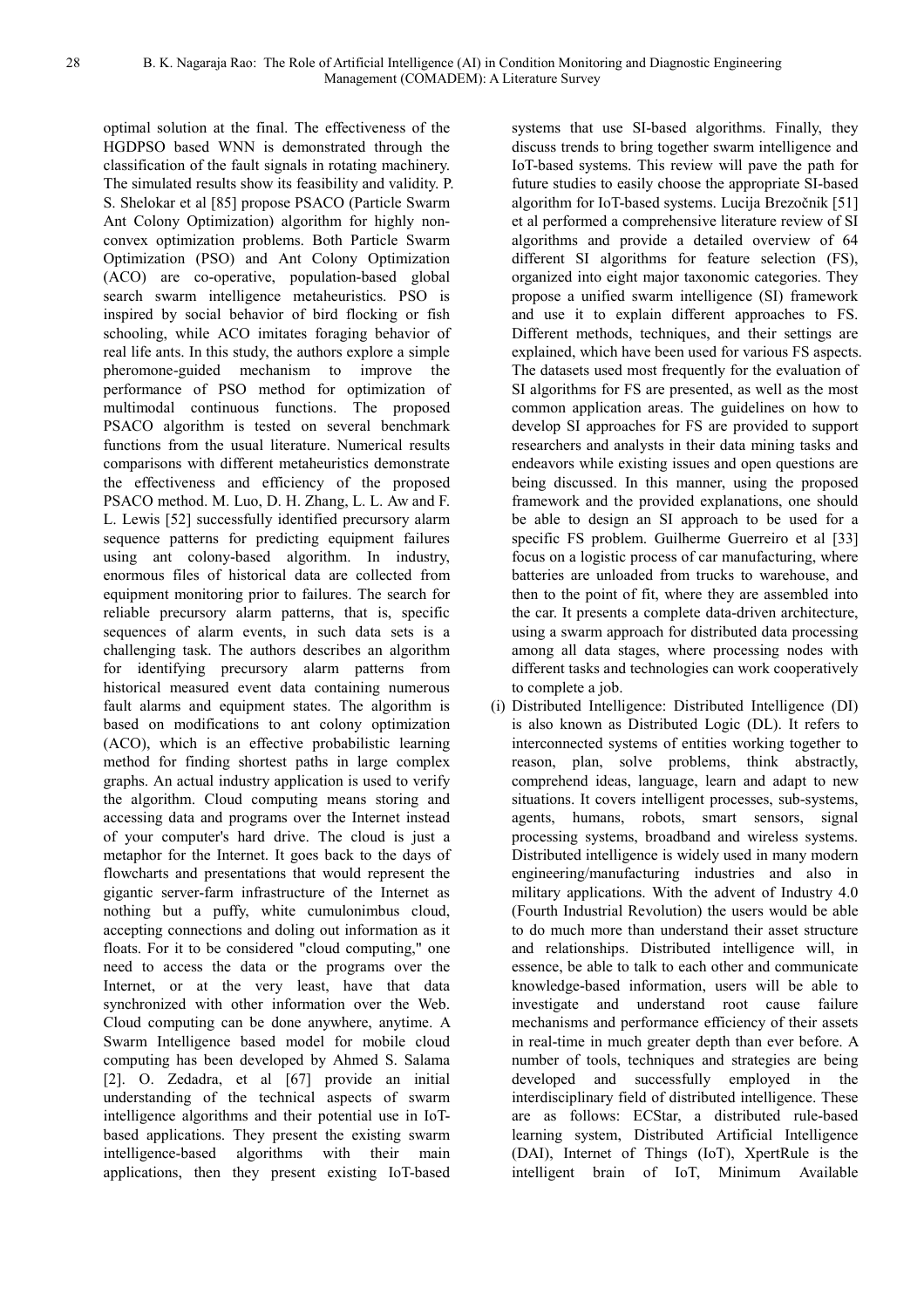Distribution Assets, Swarm Intelligence, Semantic Web Services, Big Data and Cloud Computing, Global System for Mobile Communication (GSM), Bluetooth, Internet Protocol (IP), Reconfigurable Optical Add-Drop Multiplexer (ROADM), Optical Spectrum

Analyzer (OSA), Synchronous Ethernet (SyncE), IEEE 1588v2 Precision Time Protocol (PTP). Fred M. Discenzo Kenneth et al [19] provide specific examples of elements in the areas of Framework, Distributed Intelligent Modules, and Infrastructure for system-level integration. They emphasize a shift toward a new Maintenance Management Paradigm which has implications in many areas of the business including manufacturing scheduling, control, finance, inventory, quality, and asset management. According to the authors, implementation of the new Maintenance Management Paradigm will require three fundamental building blocks. First, is a framework that enables the efficient re-use of best-in-class diagnostic and prognostic software, hardware, and sensor modules. An open-system architecture will be fundamental to meeting this objective. Second, is the ability to rapidly deploy needed hardware and software elements in a reliable and cost-effective manner across distributed system components. Wireless, intelligent sensor nodes will play an important role in the deployment of future systems. And third, is the infrastructure and that will permit system level integration of an ensemble of distributed intelligent system elements to develop actionable diagnostic and prognostic information. Higher-level diagnostic and prognostic information will drive critical decision making to insure maximum system reliability, lowest operating cost, maximum revenue generation or mission success for example. Campos et al [14] reports the development of an emonitoring and maintenance system based on web technology and mobile device, PDA. Rarity of experts led to the application of artificial intelligence and later, distributed artificial intelligence for condition monitoring and diagnosis of machine condition. Recently, web technology along with wireless communication is emerging as a potent tool in maintenance. It facilitates obtaining of the desired information by the relevant personnel at any time wherever he may be. The paper first describes the web and mobile architecture that formed the basis of the system and ICT tools used to communicate among the different layers in the architecture/system and its various client machines. It is followed by the demonstration of the use of the system with a faulty bearing simulated signal. A mobile emulator was used to perfect the system for different requirements and the same was then tested on the PDA. Eduardo Gilabert & Alexandre Voisin [24] presents a semantic web services platform ready to integrate intelligent processing capabilities according to open systems architecture for condition based maintenance (OSA-CBM) architecture.

This platform is part of a flexible communication infrastructure, nicknamed DynaWeb, where a generic wireless device is also being developed between novel sensors, smart PDAs and existing maintenance systems of companies. In a chapter on Distributed Intelligence published in a book on E-Maintenance, Asish Ghosh [3] starts with the description of an on-board chilled water supply system on a navy ship and how the robustness of the system be increased by distributing its control structure. Then, there is discussion on the need for decentralized structure, as the systems get increasingly complex. That is followed by a narrative on how computer software has evolved from simple programs with subroutines, to objects, and intelligent agents. Then, the advantages of intelligent agents and their applications are discussed in detail. Finally, the agentbased modelling and simulation techniques are described with an example. Paolo Gunet et al [68] describe the development of a simulation architecture for Gas-Turbine Engine Control and Health Monitoring. This architecture allows integration of advanced software technologies with conventional modelling techniques. The architecture is then used in the implementation of a complete Health Monitoring system that utilizes Case-Based Reasoning to achieve Fault Isolation and Intelligent Agents to achieve Fault Mitigation. Marek B. Zaremba & Gérard Morel [62] aims to present a unified framework for integrating the methods and techniques related to intelligent systems in the context of design and control of modern manufacturing systems. Particular emphasis is placed on the methodologies relevant to distributed processing over the Internet. Following presentation of a spectrum of intelligent techniques, a framework for integrated analysis of these techniques at different levels in the context of intelligent manufacturing systems is discussed. Integration of methods of artificial intelligence is investigated primarily along two dimensions: the manufacturing product life-cycle dimension, and the organizational complexity dimension. It is shown that at different stages of the product life-cycle, different intelligent and knowledgeoriented techniques are used, mainly because of the varied levels of complexity associated with those stages. Distribution of the system architecture or system control is the most important factor in terms of demanding the use of the most up-to-date distributed intelligence technologies. A tool set for web-enabled design of distributed intelligent systems is presented. Finally, the issue of intelligence control is addressed. It is argued that the dominant criterion according to which the level of intelligence is selected in technological tasks is the required precision of the resulting operation, related to the degree of generalization required by the particular task. The control of knowledge in higher-level tasks has to be executed with a strong involvement of the human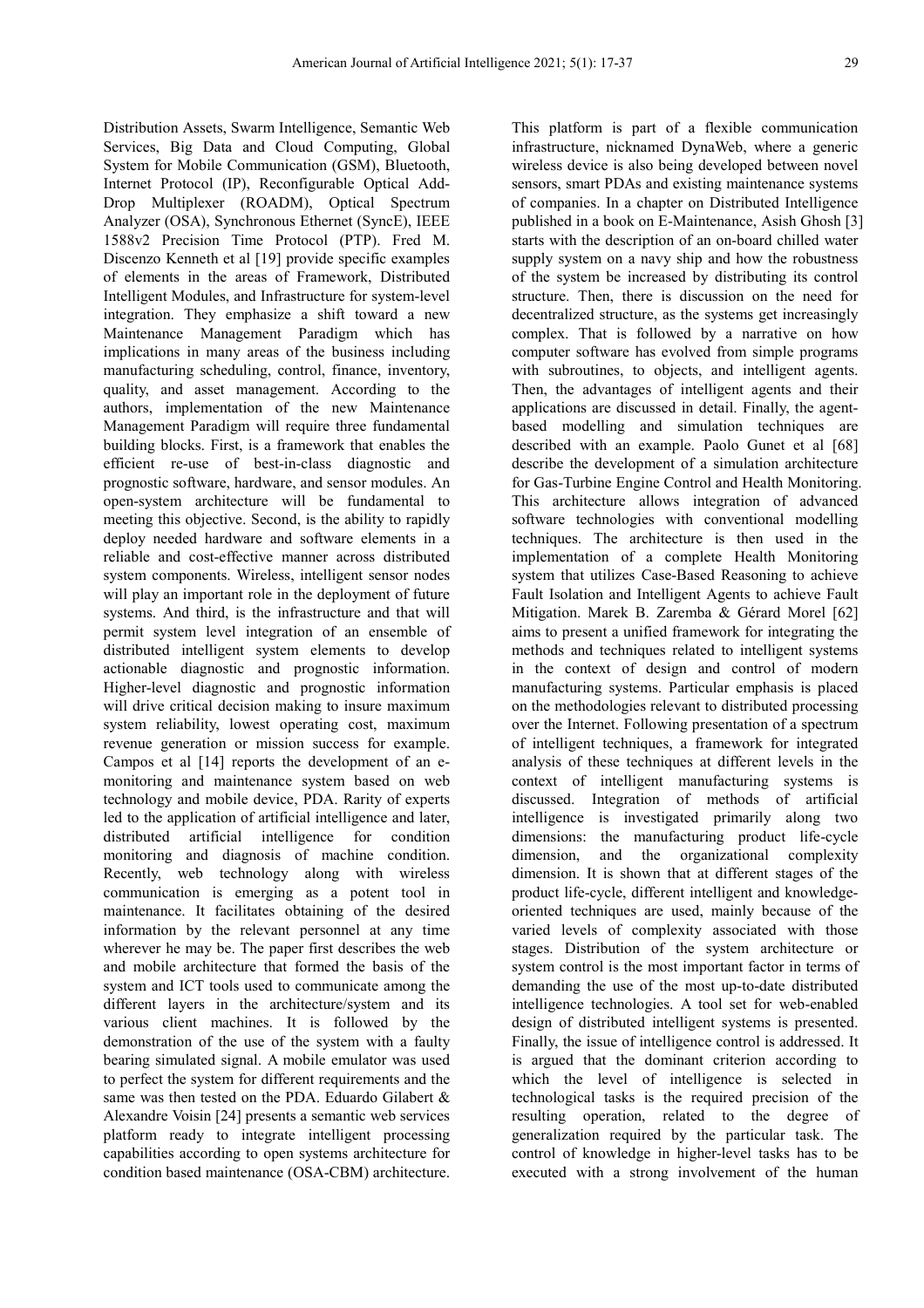component in the feedback loop. In order to facilitate the human intervention, there is a need for readily available, user-transparent computing and telecommunications infrastructure. In its final part, the paper discusses currently emerging ubiquitous systems, which combine this type of infrastructure with new intelligent control systems based on a multi-sensory perception of the state of the controlled process and its environment to give us tools to manage information in a way that would be most natural and easy for the human operator. The growing instability of the business arena, advancements of the information and communication technologies, and increased competition determined manufacturing enterprises to change their way of pursuing business. As a consequence, new paradigms for manufacturing engineering systems have emerged. Claudia-Melania Chituc & Francisco José Restivo [13] have presented preliminary results of an inter-disciplinary (on-going) research and development project focusing on the design, specification, performance modelling and implementation of an intelligent self-healing selfadaptable self-improving manufacturing engineering system (named wise manufacturing system). Main manufacturing paradigms are briefly presented, emphasizing their main strengths and weaknesses. The proposed system architecture towards a wise manufacturing engineering system is introduced, underlying main challenges and open issues. A cost model is also presented. Agent technology has been considered as an important approach for developing distributed intelligent manufacturing systems. A number of researchers have attempted to apply agent technology to manufacturing enterprise integration, supply chain management, manufacturing planning, scheduling and control, materials handling, and holonic manufacturing systems. Edge computing is a distributed computing paradigm which brings computation and data storage closer to the location where it is needed, to improve response times and save bandwidth. Monitoring the status of the facilities and detecting any faults are considered an important technology in a smart factory. Although the faults of machine can be analyzed in real time using collected data, it requires a large amount of computing resources to handle the massive data. A cloud server can be used to analyze the collected data, but it is more efficient to adopt the edge computing concept that employs edge devices located close to the facilities. Edge devices can improve data processing and analysis speed and reduce network costs. Donghyun Park et al [21] have constructed an edge device capable of collecting, processing, storing and analyzing data by using a single-board computer and a sensor. And, a fault detection model for machine is developed based on the long short-term memory (LSTM) recurrent neural networks. The proposed system called LiReD was

implemented for an industrial robot manipulator and the LSTM-based fault detection model showed the best performance among six fault detection models. Small and medium sized manufacturers, as well as large original equipment manufacturers (OEMs), have faced an increasing need for the development of intelligent manufacturing machines with affordable sensing technologies and data-driven intelligence. Existing monitoring systems and prognostics approaches are not capable of collecting the large volumes of real-time data or building large-scale predictive models that are essential to achieving significant advances in cyber manufacturing. DazhongWu et al [22] introduce a new computational framework that enables remote real-time sensing, monitoring, and scalable high performance computing for diagnosis and prognosis. This framework utilizes wireless sensor networks, cloud computing, and machine learning. A proof-of-concept prototype is developed to demonstrate how the framework can enable manufacturers to monitor machine health conditions and generate predictive analytics. Experimental results are provided to demonstrate capabilities and utility of the framework such as how vibrations and energy consumption of pumps in a power plant and CNC machines in a factory floor can be monitored using a wireless sensor network. In addition, a machine learning algorithm, implemented on a public cloud, is used to predict tool wear in milling operations. Many cloud-based applications employ a data center as a central server to process data that is generated by edge devices, such as smartphones, tablets and wearables. This model places ever increasing demands on communication and computational infrastructure with inevitable adverse effect on Quality-of-Service and Experience. The concept of Edge Computing is predicated on moving some of this computational load towards the edge of the network to harness computational capabilities that are currently untapped in edge nodes, such as base stations, routers and switches. Blesson Varghes et al [11] considers the challenges and opportunities that arise out of this new direction in the computing landscape.

(j) Digital Twin Systems (DTS): It is widely acknowledged in both industry and academic publications that Dr. Michael Grieves, Chief Scientist of Advanced Manufacturing at the Florida Institute of Technology, originated the Digital Twin concept. The concept and model of the Digital Twin was publicly introduced in 2002 by Dr. Michael Grieves, then of the University of Michigan, at a Society of Manufacturing Engineers conference in Troy, Michigan. Dr. Grieves proposed the Digital Twin as the conceptual model underlying Product Lifecycle Management. The Digital Twin is a set of virtual information constructs that fully describes a potential or actual physical manufactured product from the micro atomic level to the macro geometrical level. At its optimum, any information that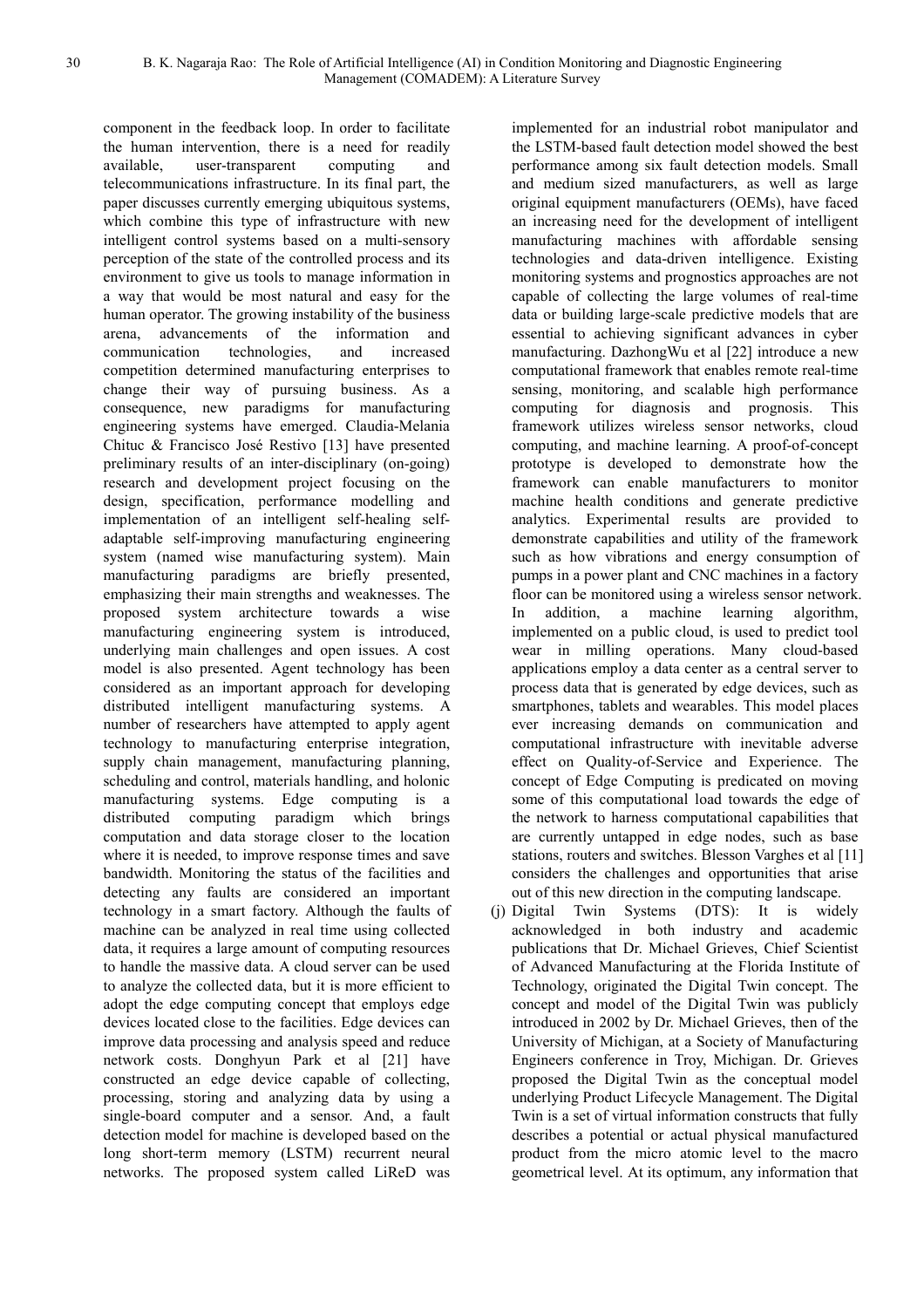could be obtained from inspecting a physical manufactured product can be obtained from its Digital Twin. Digital twins integrate internet of things, artificial intelligence, machine learning and software analytics with spatial network graphs to create living digital simulation models that update and change as their physical counterparts change. A digital twin continuously learns and updates itself from multiple sources to represent its near real-time status, working condition or position. This learning system, learns from itself, using sensor data that conveys various aspects of its operating condition; from human experts, such as engineers with deep and relevant industry domain knowledge; from other similar machines; from other similar fleets of machines; and from the larger systems and environment of which it may be a part. A digital twin also integrates historical data from past machine usage to factor into its digital model. This pairing of the virtual and physical worlds allows analysis of data and monitoring of systems to head off problems before they even occur, prevent downtime, develop new opportunities and even plan for the future by using simulations. Prognostics and health management (PHM) is crucial in the lifecycle monitoring of a product, especially for complex equipment working in a harsh environment. Physics-based digital twins provide prognostics and health management which enables system optimization and predictive maintenance. The data can be used to optimize future designs, predict maintenance cycles, prevent spills, reduce downtime and improve throughput. A drone could monitor a pipeline and transmit its conditions to a digital twin that can predict maintenance cycles or improve future designs. In order to improve the accuracy and efficiency of PHM, digital twin (DT), an emerging technology to achieve physical–virtual convergence, is proposed by Fei Tao et al [28] for complex equipment. A general DT for complex equipment is first constructed, then a new method using DT driven PHM is proposed, making effective use of the interaction mechanism and fused data of DT. A case study of a wind turbine is used to illustrate the effectiveness of the proposed method. Modern aerospace industry is migrating from reactive to proactive and predictive maintenance to increase platform operational availability and efficiency, extend its useful life cycle and reduce its life cycle cost. Multiphysics modelling together with data-driven analytics generate a new paradigm called "Digital Twin." The digital twin is actually a living model of the physical asset or system, which continually adapts to operational changes based on the collected online data and information, and can forecast the future of the corresponding physical counterpart. Zheng Liu et al [105] review the overall framework to develop a digital twin coupled with the industrial Internet of Things technology to advance aerospace platforms autonomy. Data fusion techniques

particularly play a significant role in the digital twin framework. The flow of information from raw data to high-level decision making is propelled by sensor-tosensor, sensor-to-model, and model-to-model fusion. This paper further discusses and identifies the role of data fusion in the digital twin framework for aircraft predictive maintenance. Wang Xiaodong et al [96] reviewed the various definitions and characteristics of digital twin and summarized the perspectives and process when using digital twins in prognostics and health management (PHM) areas. A digital twin-driven PHM framework of high-speed railway (Electrical Multiple Unit) maintenance has been proposed. ElisaNegri et al [23] aims at analyzing the definitions of the digital twin (DT) concept in scientific literature, retracing it from the initial conceptualization in the aerospace field, to the most recent interpretations in the manufacturing domain and more specifically in Industry 4.0 and smart manufacturing research. DT provides virtual representations of systems along their lifecycle. Optimizations and decisions making would then rely on the same data that are updated in real-time with the physical system, through synchronization enabled by sensors. The paper also proposes the definition of DT for Industry 4.0 manufacturing, elaborated by the European H2020 project MAYA, as a contribution to the research discussion about DT concept. Qinglin Qi et al [70] specifies and highlights how manufacturing services and digital twin are converged together and the various components of digital twin are used by manufacturers in the form of services. Jinjiang Wang et al [47] presents a Digital Twin reference model for rotating machinery fault diagnosis. The requirements for constructing the Digital Twin model are discussed, and a model updating scheme based on parameter sensitivity analysis is proposed to enhance the model adaptability. Experimental data are collected from a rotor system that emulates an unbalance fault and its progression. The data are then input to a Digital Twin model of the rotor system to investigate its ability of unbalance quantification and localization for fault diagnosis. The results show that the constructed Digital Twin rotor model enables accurate diagnosis and adaptive degradation analysis. Octavian Niculita, Obinna Nwora et al [66] presents a prognostic and health management (PHM) development process applied on a fuel oil system powering diesel engines typically used in various cruise and fishing vessels, dredgers, pipe laying vessels and large oil tankers. This process will hopefully enable future PHM solutions for maritime assets to be designed in a more formal and systematic way. Fei Tao et al [27] highlight the differences and correlation between cyber–physical systems (CPS) and digital twin (DTs) from multiple perspectives. Integrated Vehicle Health Management (IVHM) aims to support Condition-Based Maintenance (CBM) by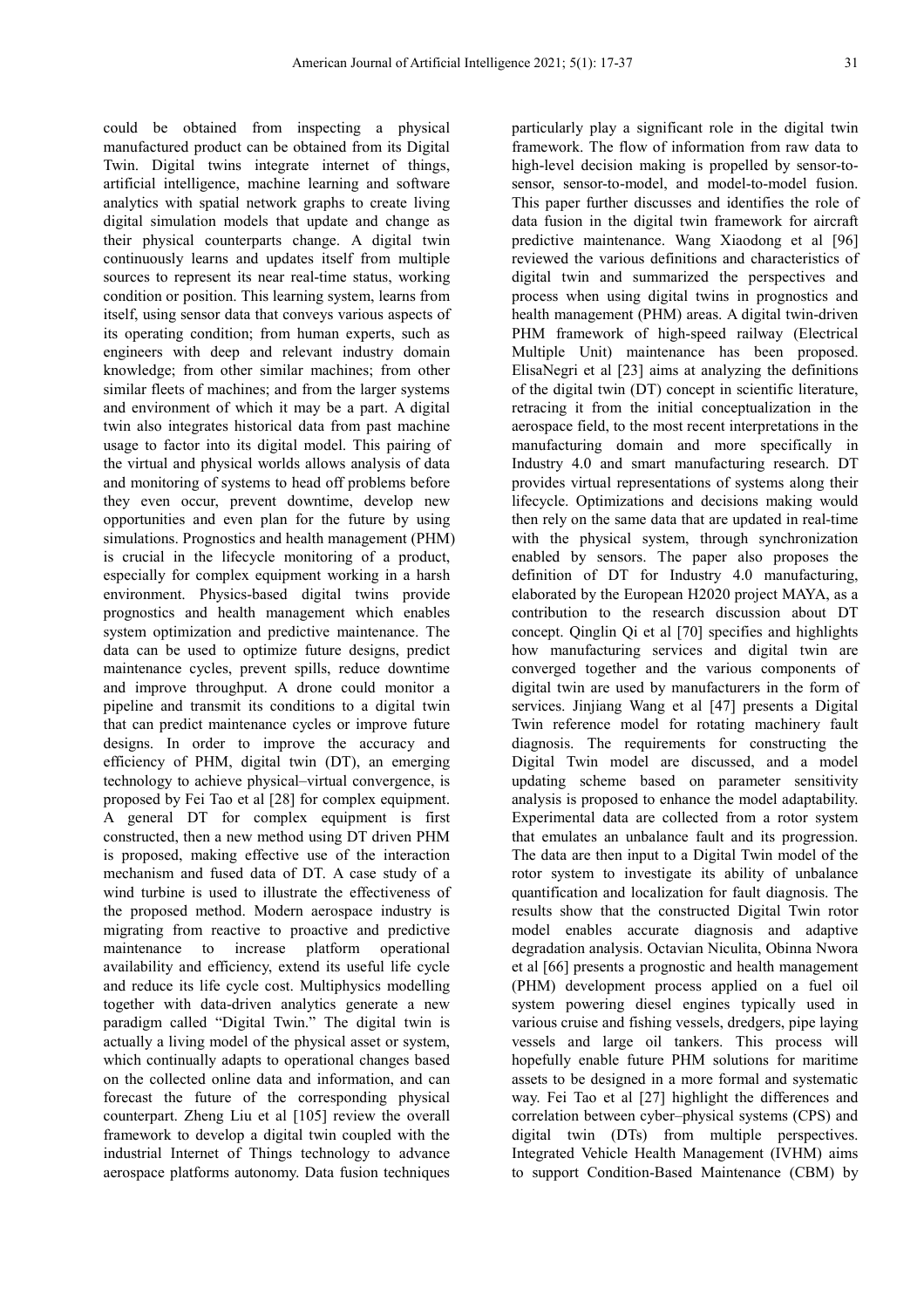monitoring, diagnosing, and prognosing the health of the host system. One of the technologies required by IVHM to carry out its objectives is the means to emulate the functioning of the host system, and the concept of a Digital Twin (DT) was introduced in aerospace IVHM to represent the functioning of such a complex system. Cordelia Mattuvarkuzhali Ezhilarasu et al [12] aims to discuss the role played by DT in the field of IVHM. A DT is the virtual representation of any physical product, that is used to project the functioning of the product at a given instance. The DT is used across the lifecycle of any product, and its output can be customized depending upon the area of application. The DT is currently popular in industry because of the technologies like sensors, cloud computing, Internet of Things, machine learning, and advanced software, which enabled its development. The authors discusses what encompasses a DT, the technologies that support the DT, its applications across industries, and its development in academia. They also highlight how a DT can combine with IVHM technology to assess the health of complex systems like an aircraft. Lastly, various challenges faced by industry during the implementation of a DT and some of the possible opportunities for future growth are also presented.

(k) Role of Biomimicry in machinery failure diagnosis and prognosis: Biomimetics is the study of nature and natural phenomena to understand the principles of underlying mechanisms, to obtain ideas from nature, and to apply concepts that may benefit science, engineering, and medicine. Examples of biomimetic studies include fluid-drag reduction swimsuits inspired by the structure of shark's skin, velcro fasteners modelled on burrs, shape of airplanes developed from the look of birds, and stable building structures copied from the backbone of turban shells. Diego F. Garcia et al [20] presents the design, development, and implementation of a bioinspired fault diagnosis scheme applied to a cold gas–based spacecraft prototype. The proposed framework relies on the artificial immune system metaphor with the goal of monitoring the health of the spacecraft by detecting subsystem upset conditions such as actuator malfunctions. A nonlinear dynamic inversion baseline controller with adaptation capabilities has been developed and implemented for attitude control of the spacecraft. The performance of the proposed health-monitoring scheme is determined by analyzing the system response under different actuator failures while the spacecraft is operated with and without adaptive augmentation. In both cases, the results show acceptable performance in terms of high detection activity and low false alarms with real-time capabilities. The application of this artificial intelligence–based scheme to aerospace systems will provide a high impact on space exploration by increasing mission protection and performance. SHI

Ding-ding and PAN Hong-Xia [82] introduces the principles and the algorithm model of the ant colony algorithm. Then the fault diagnosis system of neural network(NN)is established. ACA algorithm is used to train a NN for fault diagnosis of motor. The diagnostic results based on ACA are compared with ones of BP algorithm. contrast results of Network training show that fault diagnosis system based on ACA algorithm has a good identification probability of faults for multifault symptoms. ACA algorithm has faster convergence rate, higher accuracy and higher searching efficiency. Shrawasti Ganesh Sahare [86] investigated shark's skin ability to control the dynamic fluid environment through a novel inverse design by employing an industrial globe control valve consisting multi-stage continuous trim. Binitha S & S Siva Sathya (2012) resents a broad overview of biologically inspired optimization algorithms, grouped by the biological field that inspired each and the areas where these algorithms have been most successfully. Paulo Leitãoa et al [69] provide an overview of some of the principles found in nature and biology and analyses the effectiveness of bio-inspired methods, which are used to enhance multi-agent systems to solve complex engineering problems, especially in the manufacturing field. An industrial automation case study is used to illustrate a bio-inspired method based on potential fields to dynamically route pallets. Exploring the symbiotic nature of biological systems can result in valuable knowledge for computer networks. Biologically inspired approaches to security in networks are interesting to evaluate because of the analogies between network security and survival of human body under pathogenic attacks. Wireless Sensor Network (WSN) is a network based on multiple lowcost, low-energy sensor nodes connected to physical signals. The network is made up of sensor nodes and gateways, where the server nodes acquire physical world data, while the gateway forwards the data to the end-user. While the spread of viruses in wired systems has been studied in-depth, applying trust in wireless sensor network nodes is an emerging area. Heena Rathore and Sushmita Jha [34] uses machine learning techniques to first differentiate between fraudulent and good nodes in the system. Next, it derives inspiration from the human immune system to present an idea of virtual antibodies in the system, to disable the fraudulent nodes in the system. Venkatesh Mahadevan and Frank Chiang [93] propose an energy efficient routing algorithm inspired from nature colonial scheme, its implementation and validation are also described in this paper. Details of the algorithm and its testing procedures are included. The proposed model is validated through simulations, demonstrating the network performance measurements such as delay, throughput and packet loss have been improved as a promising outcome. After decades of deploying cyber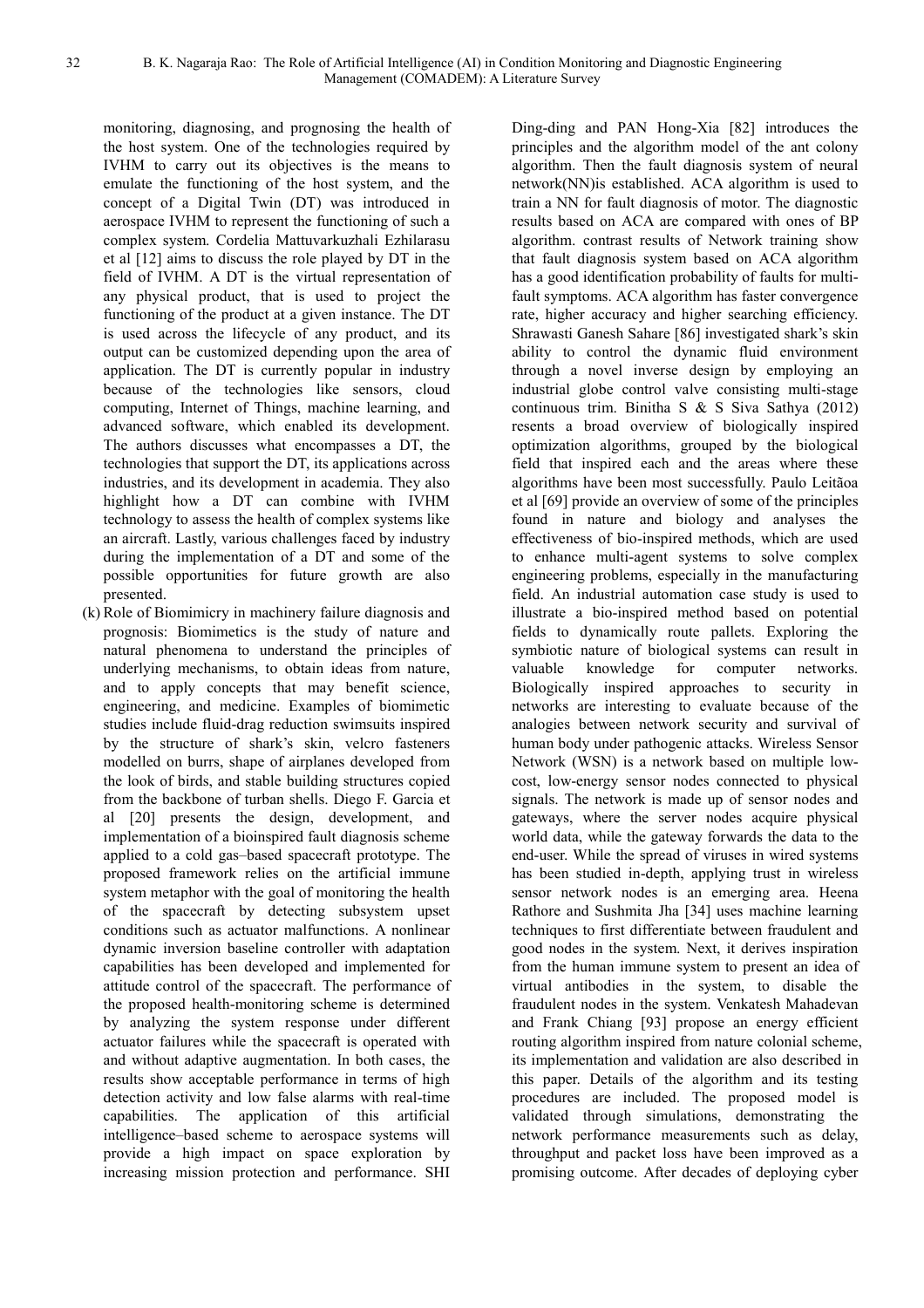security systems, it is a well-known fact that the existing cyber infrastructure has numerous inherent limitations that make the maintenance of the current network security devices un-scalable and provide the adversary with asymmetric advantages. These limitations include: (1) difficulty in obtaining the global knowledge due to the lack of mutual interactions among network devices, (2) no sense of self-awareness, (3) absence of self-correcting/organizing mechanisms; for instance, error-prone and time-consuming manual configuration, which is not effective in real-time attack mitigation, (4) disability to diagnose mis-configuration and conflict resolution due to multiparty management of security infrastructure. Biological systems, on the other hand, have intrinsic appealing characteristics as a result of billions of years of evolution, such as adaptivity to varying environmental conditions, inherent resiliency to failures and damages, successful and collaborative operation on the basis of a limited set of rules with global intelligence (which is larger than superposition of individuals). Usman Rauf [92] has reviewed the existing bio-inspired approaches that have been used toward addressing the aforementioned issues and evaluate them accordingly. We also aim to provide information about the intrinsic potential of existing bioinspired techniques which has not been explored yet, for improving cyber security.

(l) Malicious application of Artificial Intelligence: Artificial intelligence and machine learning capabilities are growing at an unprecedented rate. These technologies have many widely beneficial applications in the multi-discipline of condition monitoring and diagnostic engineering management and countless applications ranging from machine translation to medical image analysis. Less attention has historically been paid to the ways in which artificial intelligence can be used maliciously. There are many studies (Rory Cellan-Jones [72], Vincent C. Müller [64], Taylor Meek et al [89], Miles Brundage et al [9], Peter J. Bentley et al [8], Bostrom, Nick, and Eliezer Yudkowsky [4]) reporting the landscape of potential security threats from malicious uses of artificial intelligence technologies, and ways to better forecast, prevent, and mitigate these threats. Malicious use of AI could threaten digital security (e.g. through criminals training machines to hack or socially engineer victims at human or superhuman levels of performance), physical security (e.g. non-state actors weaponizing consumer drones), and political security (e.g. through privacy-eliminating surveillance, profiling, and repression, or through automated and targeted disinformation campaigns).

### **4. Conclusion**

Computer science defines AI research as the study of

"intelligent agents" or any device that perceives its environment and takes actions that maximize its chance of successfully achieving its goals. A more elaborate definition characterizes AI as "a system's ability to correctly interpret external data, to learn from such data, and to use those learnings to achieve specific goals and tasks through flexible adaptation." Artificial Intelligence will change the way how humans communicate with machines, and between each other. More and more artificially and virtually created worlds extend our capabilities, and AI transforms user-experience towards more smart systems. AI research has developed methods for dealing with uncertain or incomplete information, employing concepts from different disciplines. Knowledge representation and knowledge engineering are central to classical AI research. AI has developed many tools (such as Search and optimization, logic, Probabilistic methods for uncertain reasoning, Classifiers and statistical learning methods, Artificial neural networks, Deep feedforward neural networks, Deep recurrent neural networks, Genetic Algorithms, Case Based Reasoning, Machine Learning, Digital Twin Systems, etc.) to solve the most difficult problems encountered in many areas such as, Condition Monitoring and Diagnostic Engineering Management, Prognostics and Health Management, Healthcare, Automotive, Finance and economics, Cybersecurity, Government, Law-related professions, defense, hospitality, audit, advertising, art, philosophy and ethics. Max Tegmark, President of the Future of Life Institute said "Everything we love about civilization is a product of intelligence, so amplifying our human intelligence with artificial intelligence has the potential of helping civilization flourish like never before as long as we manage to keep the technology beneficial." However, Stephen Hawking, Elon Musk, Steve Wozniak, Bill Gates, and many other big names in science and technology have recently expressed concern in the media and via open letters about the risks posed by AI, joined by many leading AI researchers. The smartest artificial intelligent machine may be able to diagnose complex problems and recommend actions to overcome many insurmountable problems in any organization. Artificial Intelligence is more oriented to several form of collective intelligence. Like everything else, collective intelligence has its own merits and demerits.

### **References**

- [1] Arslan, T. S., Bottaci, L. and Taylor, G. E. (1993), "A fault dictionary based expert system for failure diagnosis in a multiple-PCB environment", Engineering Applications of Artificial Intelligence, 6(5), pp. 447-456.
- [2] Ahmed S. Salama (2015). A Swarm Intelligence Based Model for Mobile Cloud Computing. I. J. Information Technology and Computer Science, 02, 28 -34. http://www.mecspress.org/ijitcs/ijitcs-v7-n2/IJITCS-V7-N2-4.pdf
- [3] Asish Ghosh (2015). Dynamic Systems for Everyone. Published by Springer. http://link.springer.com/chapter/10.1007/978-3-319-10735- 6\_7?no-access=true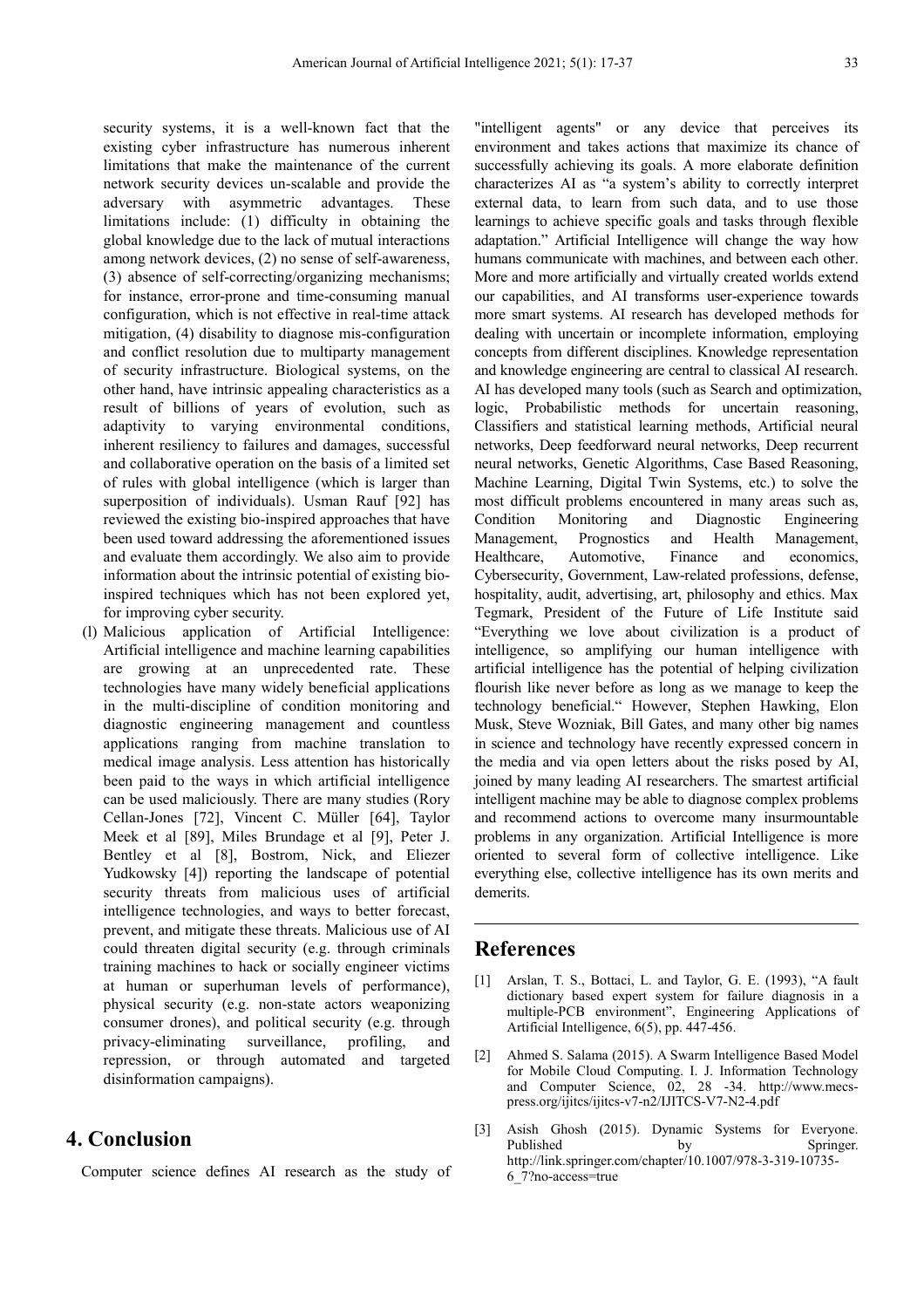- [4] Bostrom, Nick, and Eliezer Yudkowsky. "The Ethics of Artificial Intelligence." In Cambridge Handbook of Artificial Intelligence, edited by Keith Frankish and William Ramsey. New York: Cambridge University Press.
- [5] Branicky, M. S. (1995) Studies in Hybrid Systems: Modeling, Analysis, and Control. ScD thesis, Massachusetts Institute of Technology, Cambridge, MA
- [6] N Belu, L M Ionescu and N Rachieru. (2019). Risk-cost model for FMEA approach through Genetic algorithms –A case study in automotive industry. IOP Conf. Series: Materials Science and Engineering564 (2019) 012102.
- Batanov, D. B., Nagarur, N. and Nitikhunkasem, P. (1993), "EXPERT-MM: A knowledge-based system for maintenance management", Artificial Intelligence in Engineering, Vol. 8, pp. 283-291.
- [8] Peter J. Bentley et al (2018). Should we fear artificial intelligence? Published by European Parlimentary Research Service (EPRS), Scientific Forecast Unit (STOA) in March 2018.
- [9] Miles Brundage et al (2018). The Malicious Use of Artificial Intelligence: Forecasting, Prevention, and Mitigation. https://arxiv.org/ftp/arxiv/papers/1802/1802.07228.pdf
- [10] Binitha S & S Siva Sathya (2012). A Survey of Bio inspired Optimization Algorithms. International Journal of Soft Computing and Engineering (IJSCE) ISSN: 2231-2307, Volume-2, Issue-2.
- [11] Blesson Varghese, Nan Wang, Sakil Barbhuiya, Peter Kilpatrick and Dimitrios S. Nikolopoulos (2016). Challenges and Opportunities in Edge Computing. and Opportunities in Edge https://arxiv.org/pdf/1609.01967.pdf
- [12] Cordelia Mattuvarkuzhali Ezhilarasu, Zakwan Skaf and Ian K Jennions (2019). Understanding the role of a Digital Twin in Integrated Vehicle Health Management (IVHM). Published in: 2019 IEEE International Conference on Systems, Man and Cybernetics (SMC) held in Bari, Italy held during 6-9 Oct. 2019.
- [13] Claudia-Melania Chituc and Francisco José Restivo (2009). Challenges and Trends in Distributed Manufacturing Systems: Are wise engineering systems the ultimate answer? Second International Symposium on Engineering Systems MIT, Cambridge, Massachusetts, June 15-17.
- [14] Campos Jaime; Jantunen, Erkki; Prakash Om (2007). Development of a Maintenance System Based on Web and Mobile Technologies. Journal of International Technology and Information Management (https://www.questia.com/read/1G1- 178945972/development-of-a-maintenance-system-based-onweb-and)
- [15] Cordelia Mattuvarkuzhali Ezhilarasu, ZakwanSkaf and Ian K. Jennions. (2019). The application of reasoning to aerospace Integrated Vehicle Health Management (IVHM): Challenges and opportunities. Progress in Aerospace Sciences, Volume 105, February, Pages 60-73
- [16] Chang, S. I. and Ho, E. S. (1999), "A two-stage neural network approach for process variance change detection and classification", International Journal of Production Research, 37 (7), pp. 1581-1599.
- [17] Clark, G., Mehta, P. and Thomson, T. (1992), "Application of knowledge-based systems to optimised building management maintenance", Lecture notes in Artificial Intelligence, Vol. 604, pp. 69-78.
- [18] Dedeakayogullari, I. and Buma, K. N. (1999), "The determination of mean and/or variance shifts with artificial neural networks", International Journal of Production Research, 37 (10), pp. 2191-2200.
- [19] M. Discenzo Kenneth, Kenneth A. Loparo, Dukki Chung and Allen Twarowski (2001). Intelligent Sensor Nodes Enable A New Generation of Machinery Diagnostics And Prognostics. Proceedings of the 55th Meeting of the Society for Machinery Failure Prevention Technology. Virginia Beach, Virginia, April 2 -5, 2001 (http://dtic.mil/dtic/tr/fulltext/u2/p013512.pdf)
- [20] Diego F. Garcia, Andres E. Perez, Hever Moncayo, Karina Rivera, Yomary Betancur, Michael DuPuis and Robert P. Mueller (2018). Spacecraft Heath Monitoring Using a Biomimetic Fault Diagnosis Scheme. Published Online:12 Mar 2018https://doi.org/10.2514/1.I010612.
- [21] Donghyun Park, Seulgi Kim, Yelin An, and Jae-Yoon Jung (2018). LiReD: A Light-Weight Real-Time Fault Detection System for Edge Computing Using LSTM Recurrent Neural Networks. Sensors (Basel). Jul; 18 (7): 2110.
- [22] DazhongWu, Shaopeng Liu, Li Zhang, Janis Terpenny, Robert X. Gao, Thomas Kurfess, Judith A. Guzzo (2017). A fog computing-based framework for process monitoring and prognosis in cyber-manufacturing. Journal of Manufacturing Systems 43, 25–34.
- [23] ElisaNegri, LucaFumagalli and MarcoMacchi (2017). A Review of the Roles of Digital Twin in CPS-based Production Systems. Procedia Manufacturing. Volume 11, 2017, Pages 939-948.
- [24] Eduardo Gilabert & Alexandre Voisin. (2010). Semantic Web Services for Distributed Intelligence. Chapter 11 from a book on E-Maintenance Edited by Kenneth Holmberg, Adam Adgar, Aitor Arnaiz, Erkki Jantunen, Julien Mascolo, Samir Mekid, published by http://link.springer.com/chapter/10.1007/978-1-84996-205- 6\_11.
- [25] Edmundas Kazimieras Zavadskas, Edmundas Kazimieras Zavadskas, Jurgita Antucheviciene, Hojjat Adeli, Zenonas Turskis, Hojjat Adeli. Hybrid Multiple Criteria Decision Making Methods: A Review of Applications in Engineering. http://scientiairanica.sharif.edu/article\_2093.html
- [26] Erfan Ahadi, Mostafa Larky and Mohammad Riahi. (2018). Applications of Artificial Intelligence on Prognostics of Rotating Machineries. The 26th Annual International Conference of Iranian Society of Mechanical Engineers-ISME2018 24-26 April, 2018, School of Mechanical Engineering, Semnan University, Semnan, Iran.
- [27] Fei Tao, Qinglin Qi, Lihui Wang and A. Y. C. Ne (2019). Digital Twins and Cyber–Physical Systems toward Smart Manufacturing and Industry 4.0: Correlation and Comparison. Engineering, Volume 5, Issue 4, August 2019, Pages 653-661.
- [28] Fei Tao, Meng Zhang, Yushan Liu and Andrew Y C Nee (2018). Digital twin driven prognostics and health management for complex equipment. CIRP Annals, Volume 67, Issue 1, 2018, Pages 169-172.
- [29] Frank, P. M. and Koppen-Seliger, B. (1997), "New developments of AI in fault diagnosis", Engineering Applications of Artificial Intelligence, 10 (1), pp. 3-14.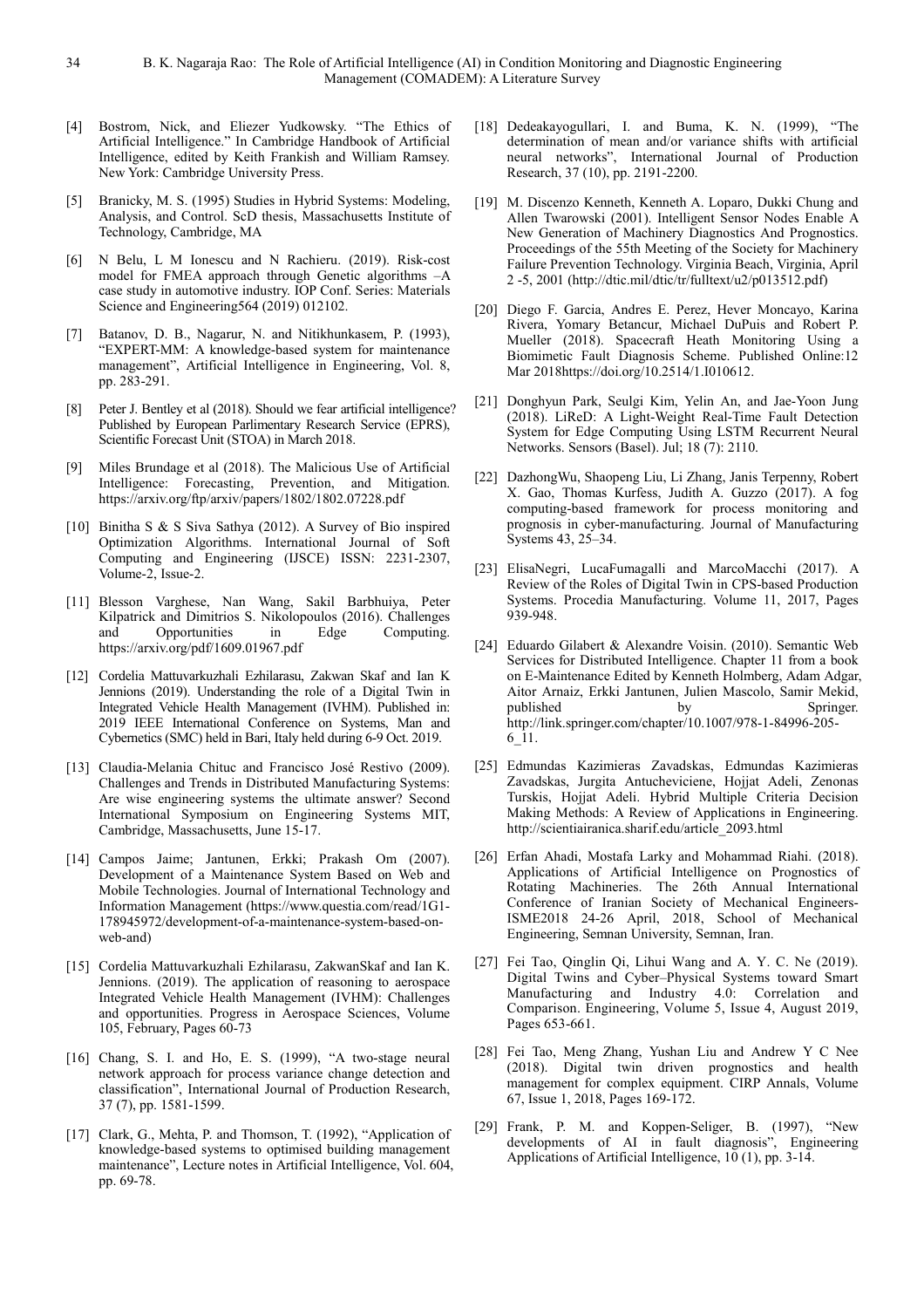- [30] Fujikawa, S. and Ishii, K. (1995), "Diagnostic expert systems for defect in forged parts", Journal of Intelligent Manufacturing, 6 (3), pp. 163-1733.
- [31] Guh, R.S. and Tannock, J. D. T. (1999), "Recognition of control chart concurrent patterns using a neural network approach", International Journal of Production Research, 37(8), pp. 1745-1765.
- [32] Gollu, A., and Varaiya, P. P. (1989) Hybrid dynamical systems. In: Proc. IEEE Conf. Decision and Control, pp. 2708-2712. Tampa, FL.
- [33] Guilherme Guerreiro, Ruben Costa, Paulo Figueiras, Diogo Graça and Ricardo Jardim-Gonçalves (2019). A Self-Adapted Swarm Architecture to Handle Big Data for "Factories of the Future". IFAC-Papers On Line, Volume 52, Issue 13, Pages 916-921.
- [34] Heena Rathore and Sushmita Jha (2013). Bio-inspired machine learning based Wireless Sensor Network security. Published in: 2013 World Congress on Nature and Biologically Inspired Computing. DOI: 10.1109/NaBIC.2013.6617852.
- [35] Hongxia Pan, Xiuye Wei & Jinying Huang. Application of PSO Algorithm to Gearbox Fault Diagnosis.. School of Mechanical Engineering and Automation, North University of China, Taiyuan 030051, P. R. China.
- [36] Hen Zhang, Shibo Zhang, Bingnan Wang, and Thomas G. Habetler. Machine Learning and Deep LearningAlgorithms for Bearing Fault Diagnostics– A Comprehensive Review. https://arxiv.org/pdf/1901.08247.pdf
- [37] Hosameldin Ahmed and Asoke K Nandi (2019). Condition Monitoring with Vibration Signals; Compressive Sampling and Learning Algorithms for Rotating Machines. Wiley. ISBN 9781119544623.
- [38] Haitham Ramadan (2017). New approach to power transformer asset management and life assessment using fuzzy logic techniques. Published in: 2017 Nineteenth International Middle East Power Systems Conference (MEPCON) held in Cairo, Egypt. https://ieeexplore.ieee.org/document/8301287
- [39] Hans R. DePold and F. Douglas Gass. (1998). The Application of Expert Systems and Neural Networks to Gas Turbine Prognostics and Diagnostics. Presented at the International Gas Turbine & Aeroengine Congress & Exhibition Stockholm, Sweden during June 2—June 5.
- [40] Ho, E. S. and Chang, S. I. (1999), "An integrated neural network approach for simultaneous monitoring of process mean and variance shift - a comparative study", International Journal of Production Research, 37(8), pp. 1881-1901.
- [41] Ion Matei, Anurag Ganguli, Tomonori Honda and Johan de Kleer. The Case for a Hybrid Approach to Diagnosis: A Railway Switch. Proceedings of the 26th International Workshop on Principles of Diagnosis. https://www.researchgate.net/profile/Tomonori\_Honda/publicati on/305731351 The Case for a Hybrid Approach to Diagno sis\_A\_Railway\_Switch/links/579e780e08ae802facbded77.pdf
- [42] Ivica Petrović, Lajos Jozsalajos and Zoran Baus. (2015). Use of Fuzzy Logic Systems for Assessment of Primary Faults. Journal of Electrical Engineering, Volume 66: Issue 5.
- [43] Jianbin Xiong, Qinghua Zhang, Qiong Liang, Hongbin Zhu and Haiying L. (2018). Combining the Multi-Genetic Algorithm and Support Vector Machine for Fault Diagnosis of

Bearings. Shock and Vibration. Volume 2018 |Article ID 3091618 | 13 pages.

- [44] Jun-jie Chen, Jiang-li Duan, Bao-lu Gao and Ting-ting Lu (2010). The application of CBR and grey correlation in fault diagnosis system. Published in: 2010 International Conference on Computer Application and System Modeling (ICCASM 2010).
- [45] Jan Lunze and Françoise Lamnabhi-Lagarrigue (2009) Handbook of Hybrid Systems Control: Theory, Tools, Applications,. Published by Cambridge University Press.
- [46] J. Jeon (2000). The development of a hybrid intelligent maintenance optimization system (HIMOS).
- [47] Jinjiang Wang, Lunkuan Ye, Robert X. Gao, Chen Li & Laibin Zhang (2019). Digital Twin for rotating machinery fault diagnosis in smart manufacturing. International Journal of Production Research. Volume 57, 2019 - Issue 12: Special Issue: Sustainable Cybernetic Manufacturing.
- [48] Khoo, L. P., Ang, C. L. and Zhang, J. (1999), "An IDEF0 model-based intelligent fault diagnosis system for manufacturing systems", International Journal of Production Research, 37 (1), pp. 35-48.
- [49] Kim, T. and Kumara, S. R. T. (1997), "Boundary defect recognition using neural networks", International Journal of Production Research, 35(9), pp. 2397-2412.
- [50] Kobbacy, K. A. H., Proudlove, N. C. and Harper, M. A. (1995). "Towards an intelligent maintenance optimisation system", Journal of the Operational Research Society, Vol.46, pp. 831- 853.
- [51] Lucija Brezočnik, Iztok Fister, Jr. and Vili Podgorelec. (2018). Swarm Intelligence Algorithms for Feature Selection: A Review., Appl. Sci. 2018, 8(9), 1521; https://doi.org/10.3390/app8091521.
- [52] M. Luo, D. H. Zhang, L. L. Aw and F. L. Lewis (2010), "Identification of Precursory Alarm Sequence Patterns for Predicting Equipment Failures Using Ant Colony-Based Algorithm ", International Journal of COMADEM, vol. 13(2), pp. 34-45 (APR-2010).
- [53] Linxia Liao and Hyung-il Ahn. Combining Deep Learning and Survival Analysis for Asset Health Management. International Journal of Prognostics and Health Management, ISSN2153- 2648, 2016 020.
- [54] W. Labib, G. B. Williams and R. F. O'Connor (1998) An Intelligent Maintenance Model (System): An Application of the Analytic Hierarchy Process and a Fuzzy Logic Rule-Based Controller. The Journal of the Operational Research Society. Vol. 49, No. 7, Intelligent Management Systems in Operations (Jul., 1998).
- [55] Lei Lu, JihongYan and YueMeng. (2016). Dynamic Genetic Algorithm-based Feature Selection Scheme for Machine Health Prognostics. Procedia CIRP, Volume 56, Pages 316-320.
- [56] María Matilde García Lorenzo and Rafael Estebán Bello Pérez. (1996). A model and its different applications to case-based reasoning. Publication: Knowledge-Based Systems November 1996 https://doi.org/10.1016/S0950-7051(96)01058-1
- [57] Mehul Ved (2018). Feature Selection and Feature Extraction in Machine Learning: An Overview.https://medium.com/@mehulved1503/featureselection-and-feature-extraction-in-machine-learning-anoverview-57891c595e96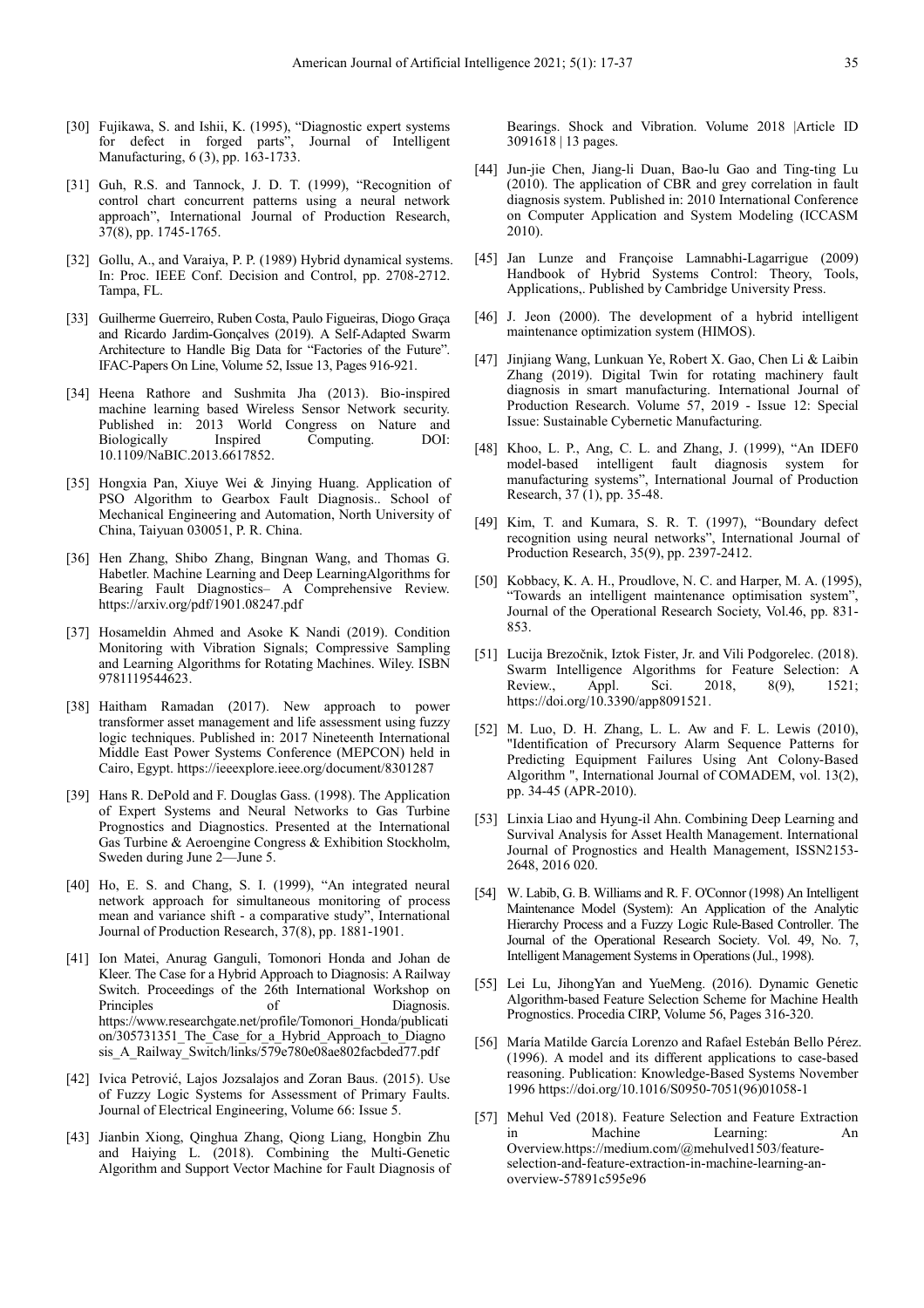- [58] Matteo D. L. Dalla Vedova, Alfio Germanà, Pier Carlo Berri and Paolo Maggiore. (2019). Model-Based Fault Detection and Identification for Prognostics of Electromechanical Actuators Using Genetic Algorithms. Aerospace 2019, 6(9), 94.
- [59] M Muharam and M Latif. (2019). Design of poka-yoke system based on fuzzy neural network for rotary-machinery monitoring. IOP Conf. Series: Materials Science and<br>Engineering602 (2019) 012003IOP Engineering $602$  (2019) Publishingdoi:10.1088/1757-899X/602/1/012003
- [60] Maurizio Bevilacqua, Marcello Braglia, Marco Frosolini and Roberto Montanari (2005). Failure rate prediction with artificial neural networks, al of Quality in Maintenance Engineering 11(3):279-294 · September
- [61] Mateusz Dybkowski1 and Kamil Klimkowski. (2019). Artificial Neural Network Application for Current Sensors Fault Detection in the Vector Controlled Induction Motor Drive. Sensors (Basel). 2019 Feb; 19(3): 571
- [62] Marek B. Zaremba, Gérard Morel (2003). Integration and control of intelligence in distributed manufacturing. Journal of Intelligent Manufacturing, Volume 14, Issue 1, pp 25-42.
- [63] Maryam M Najafabadi, Flavio Villanustre, Taghi M Khoshgoftaar, Naeem Seliya, Randall Wald & Edin Muharemagic (2015). Deep learning applications and challenges in big data analytics. Journal of Big Data volume 2, Article number: 1 (2015).
- [64] Vincent C. Müller (2015). 'Editorial: Risks of artificial intelligence', in Vincent C. Müller (ed.), Risks of general intelligence (London: CRC Press - Chapman & Hall).
- [65] Oluseun Omotola Aremu, Adrià Salvador Palau, Ajith Kumar Parlikad, David Hyland-Wood (2018). Structuring Data for Intelligent Predictive Maintenance in Asset Management, IFAC-Papers On Line, Volume 51, Issue 11, 2018, Pages 514- 519.
- [66] Octavian Niculita, Obinna Nwora and Zakwan Skaf (2017). Towards Design of Prognostics and Health Management Solutions for Maritime Asset. Procedia CIRP. Volume 59, 2017, Pages 122-132.
- [67] Ouarda Zedadra, Antonio Guerrieri, Nicolas Jouandeau and Giandomenico Spezzano. (2018). Swarm intelligence-based algorithms within IoT-based systems: A review, J. Parallel Computing. 122, August, https://doi.org/10.1016/j.jpdc.2018.08.007
- [68] Paolo Gunet, Andrew Mills and Haydn Thompson. A Distributed Intelligent Agent Architecture for Gas-Turbine Engine Health Management. Published by American Institute of Aeronautics and Astronautics. http://web.eecs.umich.edu/~soar/sitemaker/docs/pubs/Distrib\_ Intell\_Agent\_Arch\_Gas-Turbine\_Engine\_Management.pdf
- [69] Paulo Leitãoa, José Barbosa & Damien Trentesaux (2012). Bio-inspired multi-agent systems for reconfigurable manufacturing systems. Engineering Applications of Artificial Intelligence, Volume 25, Issue 5, August, Pages 934-944.
- [70] Qinglin Qi, FeiTao, Ying Zuo and Dongming Zhao (2018). Digital Twin Service towards Smart Manufacturing. Procedia CIRP, Volume 72, 2018, Pages 237-242.
- [71] Qian-jin Guoa, Hai-bin Yu & Ai-dong Xu (2006). A hybrid PSO-GD based intelligent method for machine diagnosis. Digital Signal Processing, Volume 16, Issue 4, July, Pages

402–418.

- [72] Rory Cellan-Jones (2014), Stephen Hawking warns artificial intelligence could end mankind. https://www.bbc.co.uk/news/technology-30290540.
- [73] Rafik Mahdaoui and Leila Hayet Mouss. (2012). A TSK-Type Recurrent Neuro-Fuzzy Systems for Fault Prognosis. Journal of Software Engineering and Applications, 2012, 5, 477-482.
- [74] Ransing, R. S. and Lewis, R. W. (1997), "A semantically constrained neural network for manufacturing diagnosis", International Journal of Production Research, 35(9), pp.2639- 2660.
- [75] Rene Peinl (2017). Knowledge Management 4.0 Lessons Learned from IT Trends. Conference: Professional Knowledge Management (WM 2017), At Karlsruhe.
- [76] Rowland, J. G. and Jain L. C. (1993), "Knowledge-based systems for instrumentation diagnosis, system configuration and circuit and system design", Engineering Applications of Artificial Intelligence, 6 (5), pp. 437-446.
- [77] Timothy. J Ross (2009). Fuzzy Logic With Engineering Applications. https://www.researchgate.net/publication/243658533\_Fuzzy\_ Logic With Engineering Applications
- [78] Shu-hsien Liao (2003). Knowledge management technologies and applications—literature review from 1995 to 2002. Expert Systems with Applications. Volume 25, Issue 2, August 2003, Pages 155-164.
- [79] Su, C. T., Chang, C. A. and Tien, F. C. (1995), "Neural networks for precision measurement in computer vision systems", Computers in Industry, 27, pp. 225-236.
- [80] A. Soliman, G. Rizzoni and Y. W. Kim (1999). Diagnosis of an automotive emission control system using fuzzy inference. Control Engineering Practice, Volume 7, Issue 2, February 1999, Pages 209-216.
- [81] B. Samanta, K. R. Al-Balushi and S. A. Al-Araimi (2003). Artificial neural networks and support vector machines with genetic algorithm for bearing fault detection. Engineering Applications of Artificial Intelligence. Volume 16, Issues 7–8, October–December 2003, Pages 657-665.
- [82] SHI Ding-ding and PAN Hong-xia (2009). Ant Colony Algorithm Application to the Fault Diagnosis of Motor. Large Electric Machine and Hydraulic Turbine. 2009-01
- [83] Rui G. Silva, Steve J. Wilcox and Robert L. Reuben. (2001). Development of a system for monitoring tool wear using artificial intelligence techniques. Published in the proceedings of the ASME International Mechanical Engineering Congress and Exposition.
- [84] Samir Khan and Takehisa Yairi (2018) A review on the application of deep learning in system health management. Mechanical Systems and Signal Processing, Volume 107, July 2018, Pages 241-265.
- [85] P. S. Shelokar, Patrick Siarry, V. K. Jayaraman and B. D. Kulkarni. (2007). Particle swarm and ant colony algorithms hybridized for improved continuous optimization. Applied Mathematics and Computation, Volume 188, Issue 1, 1 May 2007, Pages 129-142.